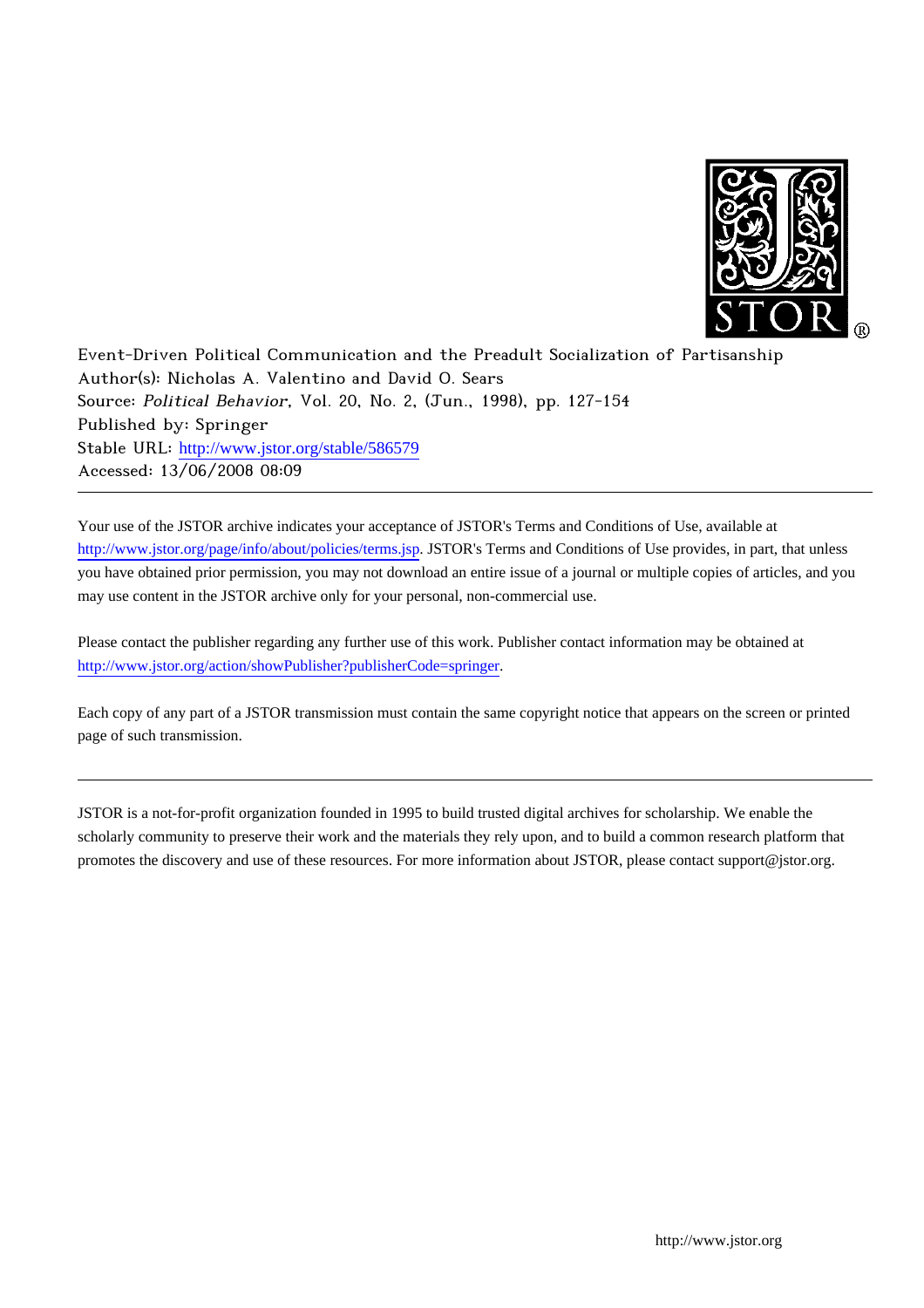# **EVENT-DRIVEN POLITICAL COMMUNICATION AND THE PREADULT SOCIALIZATION OF PARTISANSHIP**

# **Nicholas A. Valentino and David 0. Sears**

**This study investigates political communication as a mediator of the socializing effects of major political events. We earlier found that presidential campaigns are occasions for increased crystallization of partisan attitudes among adolescents (Sears and Valentino, 1997). But what drives the socialization process during the campaign? Either the campaign saturates the media environment with political information, socializing all adolescents roughly equally, or greater individual exposure to political information is necessary for significant socialization gains during the campaign. The analyses utilize a three-wave panel study of preadults and their parents during and after the 1980 presidential campaign. Here we find that adolescents exposed to higher levels of political communication experience the largest socialization gains, that the socializing effects of political communication are limited to the campaign season, and that communication boosts socialization only in attitude domains most relevant to the campaign. We conclude that both a high salience event at the aggregate level and high individual levels of communication about the event are necessary to maximize socialization gains.** 

**The extensive research on political socialization published in the 1960s and 1970s developed the view that political attitudes were acquired at an early age, persisted into adulthood, and had a major influence over adult behavior. Acquisition of national loyalties, generalized support for governmental authority, and partisan attachments were among the attitudes thought to follow this pattern (Campbell et al., 1960; Easton and Dennis, 1969; Greenstein, 1965; Hess and Torney, 1967; Hyman, 1959; Sears, 1975).** 

**This view was later questioned in two ways. First, it was easy enough to demonstrate that many preadolescent children would express political opin-**

**Nicholas A. Valentino is Assistant Professor of Communication Studies at the University of Michigan, Ann Arbor. David 0. Sears is Professor of Psychology and Political Science at the University of California, Los Angeles. Address correspondence to: Nicholas A. Valentino, Department of Communication Studies, University of Michigan, 2020 Frieze Building 105 South State Street, Ann Arbor, MI 48109-1285.**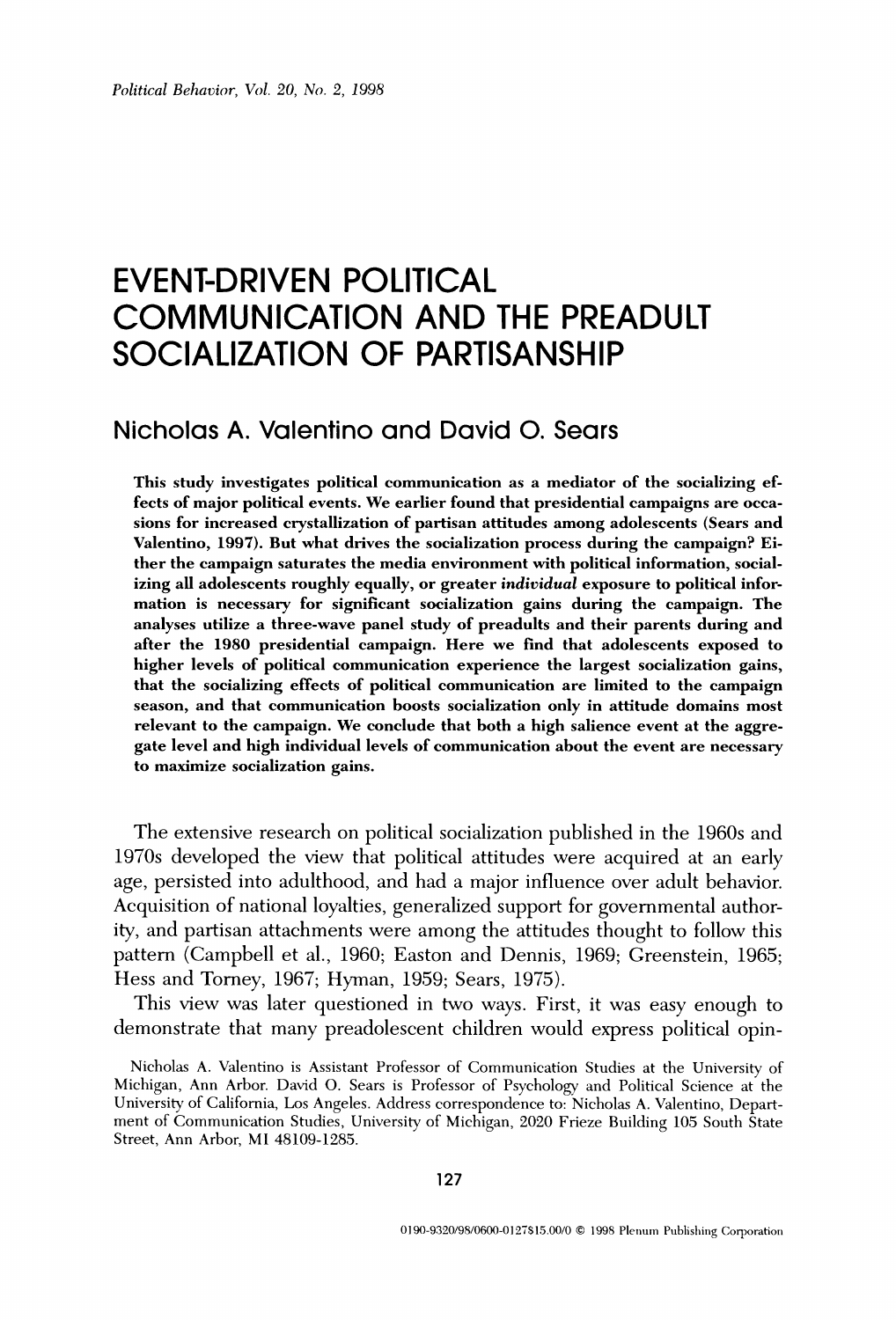**ions. But it was risky to infer that such preadult attitudes were really meaningful, or that they were sufficiently stable and powerful to affect behavior later in life. The lack of convincing direct evidence for these two inferences precipitated a backlash, with some arguing that preadult political opinions merely reflected inconsequential and transitory "nonattitudes" (Vaillancourt, 1973; Marsh, 1971; Searing et al., 1976; see Sears, 1989, for a review). Second, an alternate view emerged from rational choice models of political behavior, challenging the notion that adults were as unresponsive to current political realities as the theory implied. Downs (1957) and Key (1966) contended that individual preferences should continually respond to pressures in the political environment that affect material or psychic utilities throughout adulthood.** 

**However, reasons for renewed attention to the origins of long-term stable political attitudes have come from several quarters in recent years. Several longitudinal studies have revealed impressive stability in basic partisan attitudes over several decades (Alwin et al., 1991; Green and Palmquist, 1994; Jennings and Markus, 1984; Sears and Funk, 1990). Some current approaches to political information processing focus on the assimilation of new information to prior predispositions (Lodge et al., 1989; Zaller, 1992). The dominant models of mass media effects emphasize agenda-setting, priming, and framing effects, all of which assume a potent role for standing predispositions (Iyengar, 1991; Iyengar and Kinder, 1987; Ansolabehere and Iyengar, 1995; Kinder and Sanders, 1990). Theories of partisan "issue ownership" posit longstanding reputations about the major parties' competence for dealing with particular issues (Petrocik, 1996). Finally, worldwide surges in ethnic conflict have refocused attention on longstanding racial and ethnic attitudes, which are usually attributed to preadult socialization (Aboud, 1998; Carmines and Stimson, 1989; Horowitz, 1985; Kinder and Sanders, 1996; Sears et al., 1997).** 

# **EVENT-DRIVEN COMMUNICATION AND PREADULT SOCIALIZATION**

**While recent work suggests the persistent effect of longstanding attachments on political behavior, we still lack any detailed theoretical understanding about the process of acquiring these attachments. In particular, socialization research has largely neglected to explore how environmental factors can affect the pace of adolescent attitude crystallization. And we also know little about the individual differences, including exposure to political communication, which may moderate those broader forces. Our goal, therefore, is to develop a theory of the socialization of political predispositions that incorporates real-world events and the kinds of communication they may stimulate.** 

**Basic attitude theory suggests that people acquire well-informed, "real attitudes" through exposure to some substantial information flow, resulting in a**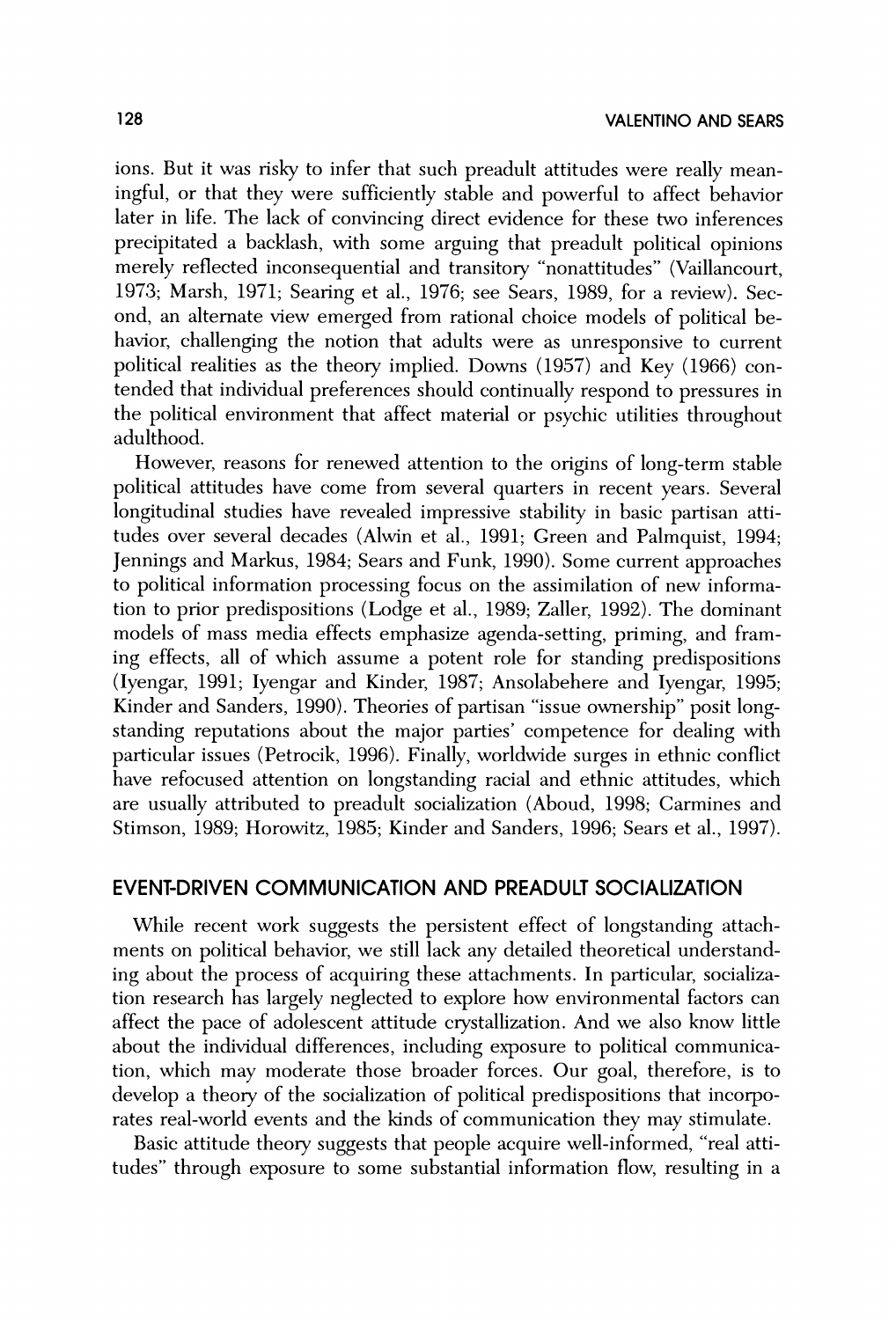**stable affective and cognitive mass with regard to the attitude object (Converse, 1962; Sears, 1983, 1993). Zaller (1992) has convincingly demonstrated that a strong information flow will align attitudes about new political objects with longstanding predispositions.** 

**Such substantial information flow is most often triggered by salient external political events. Such events can potentially have two quite different effects. Most obviously, they can produce significant directional attitude change. This has often been demonstrated in children and adolescents, who have been shown to be quite responsive to dramatic political events or eras. For example, Iyengar (1976) found that adolescents from Indian states with recent violent political conflicts exhibited relatively high levels of partisan identification but relied less often on parental attachments, suggesting external agitation had served as an independent socializing agent. Departures from the "normal" socialization outcomes seem to occur most commonly when unusual political events intervene, such as in children's responses to unpopular presidents, wars, or assassinations. Events (or eras) such as the New Deal, the Vietnam War, and the Kennedy assassination seem to have left a powerful mark on the youths of their day (e.g., Centers, 1950; Elder, 1974; Markus, 1979; Wolfenstein and Kliman, 1965; see Sears, 1975).** 

**Highly salient political events can also produce widespread attitude crystallization among adults, presumably because of the information flow they stimulate. For example, the Watts rioting of 1965 generated a structured and pervasive "riot ideology" among blacks in Los Angeles during the months thereafter, justifying the action as a racial protest against unfair treatment by government authority (Sears and McConahay, 1973). Similarly, one important effect of exposure to a presidential debate is increased "bonding" of partisan viewers' attitudes toward candidates, parties, and issues (Dennis et al., 1979).** 

**Politics are usually of rather low visibility to preadults, generating low ambient levels of exposure to relevant communication. But if political events increase attitude crystallization in adults through heavier-than-normal information flows, they should be able to trigger large socialization gains among preadults as well. Communication triggered by political events may serve to crystallize preadults' predispositions, quite independent of whether or not it yields directional attitude changes.** 

**In a previous study, we demonstrated that a presidential campaign produced substantial socialization of preadults' orientations toward the candidates and the parties, in terms of attitude crystallization, affective expression, and political knowledge (Sears and Valentino, 1997). These gains occurred only during the period of the campaign itself; there was little change during the politically quieter postcampaign year. The gains also occurred only in attitude domains directly relevant to the campaign, regarding the candidates and parties; there were few socialization gains regarding issues of low visi-**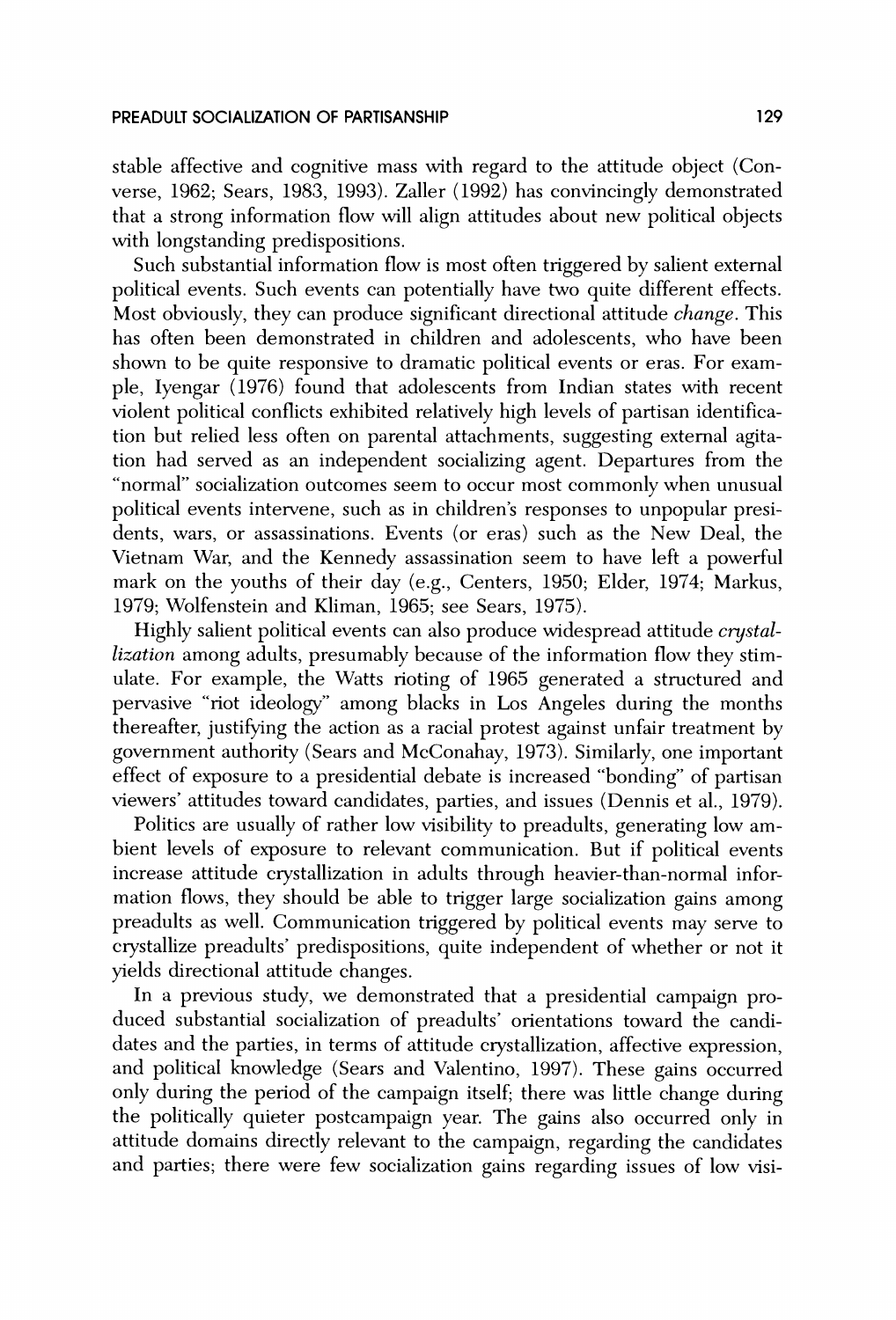**bility during the campaign. In short, a major political event increased the number of preadults with adultlike "true attitudes" toward attitude objects central to that event.** 

**This research suggests that preadults develop meaningful attitudes when political events trigger intense information flows. However, it raises a further question: What drives the socialization gains we observed? One possibility is that the occurrence of the event was enough, by itself, to crystallize adolescent partisan attitudes. Perhaps if the information flow stimulated by a political event reaches some critical mass, all adolescents would be affected. On the other hand, even during such a high-salience event, the level of an adolescent's exposure to information about the event might be a crucial determinant of the extent of his or her socialization gains. In other words, a highly salient political event alone might be insufficient to produce the socialization gains we have previously observed. Maximum socialization may occur only among adolescents who are exposed to the most political communication about the event.** 

**The present paper examines empirically the socializing effects of communication during political events. To do so, we require (1) a criterion for determining when political socialization has been successful; (2) a theory about how events might affect socialization; (3) a salient, temporally discrete political event that could plausibly have a socializing influence, plus a corresponding length of time without such an event. Let us take up these points in turn.** 

**The simplest criterion for successful political socialization would equate it with having crystallized and informed "true attitudes" toward the important political objects of the day, rather than capricious or transitory "nonattitudes." In previous research, attitude crystallization has been indexed by (1) stable responses to a given object over time; (2) consistent responses over different items regarding a single attitude object at one point in time; and (3) consistent responses to related attitude objects at one time (Converse, 1964; Dennis et al., 1979; Sears, 1975; Sears and Valentino, 1997). A further possible stipulation would be that fully socialized individuals should hold the "right" attitudes (i.e., conform to the specific content of the family's views or the local culture's norms). Our main focus here is on the first three criteria, in which the direction of preferences is irrelevant to the question of whether socialization has been successful or not. We use this definition because choosing a standard for the acquisition of the "right" attitudes is often arbitrary in an environment with ever more diverse outlets for exposure to political viewpoints.** 

**When should an event crystallize predispositions? In theory, when it generates a powerful information flow that gets through the preadult's normal wall of indifference to the world of politics, is concentrated in time, is affectively consistent, and is centered around some cognitively simple attitude objects**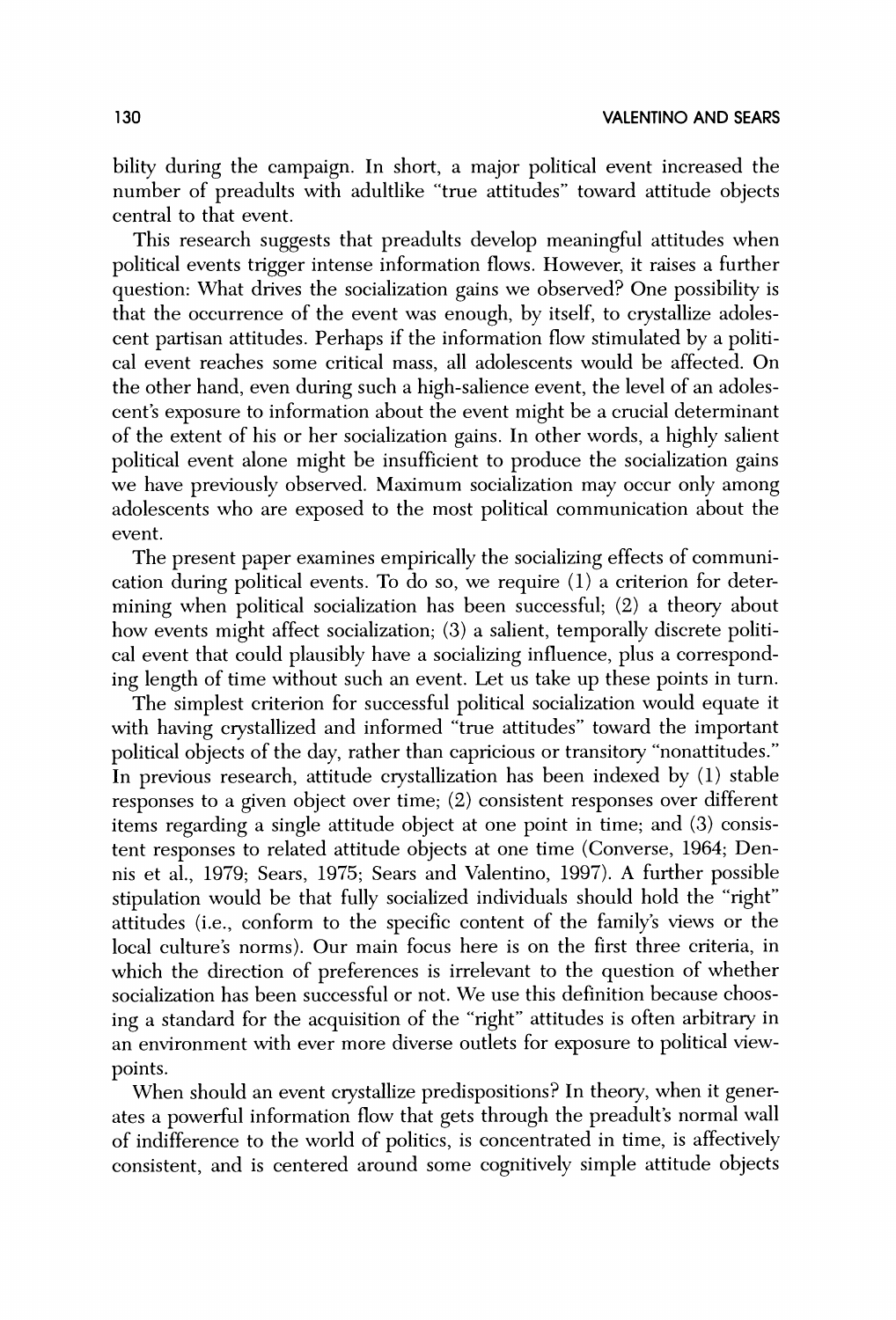**(Sears, 1983). In general, important political events focus communication on a narrow range of specific attitude objects and thus should socialize predispositions selectively toward those objects and not others. As a result, variation in information flow may be crucial both in the aggregate (high-intensity political events vs. more quiescent periods) and at the individual level (high vs. low levels of exposure to those events).** 

**Many different historical events could serve as occasions for preadult political socialization. However, events that are both periodic and intensive are the best suited for research. Here we treat a presidential campaign as a prototypic case in point. National campaigns are among the most communicationintense of ordinary political events. The mass media give them much publicity over the long primary and general campaign seasons, and they provoke considerable interpersonal communication as well. Moreover, the political information flow to ordinary citizens usually tends to drop off between campaign seasons.** 

**Widespread exposure to presidential campaigns is typical; indeed, it would be difficult for any adolescent in America to avoid exposure to at least some information about the major candidates running for president. But preadults are likely to vary considerably in the amount of information received through opportunities to rehearse and defend political attitudes, in such settings as peer group discussions, dinner table conversations, civics lessons at school, and exposure to the mass media. We suggest that such variation will be significantly related to differences in attitude crystallization and knowledge. This reasoning leads to three specific hypotheses:** 

- **1. Socialization gains during the campaign should be greatest among those preadults who receive the most political communication.**
- **2. The combination of an intensive external event and exposure to communication about it is the strongest stimulus to socialization. Therefore, communication should be more crucial during the period of the campaign than in the year thereafter.**
- **3. Communication should produce socialization gains in the attitude domains most relevant to the campaign but not in domains that are peripheral to the campaign.**

**What kind of campaign-related communication is likely to be most effective in stimulating attitude crystallization? Most research suggests that interpersonal communication is the key funnel transmitting political information to adolescents during a campaign (Silbiger, 1977; Kraus and Davis, 1976).**  Like the notion of a two-step flow of political communication (Katz, 1957), **the "interactional model" of socialization proposes that the news media provide raw political information, which fuels interpersonal discussions and in**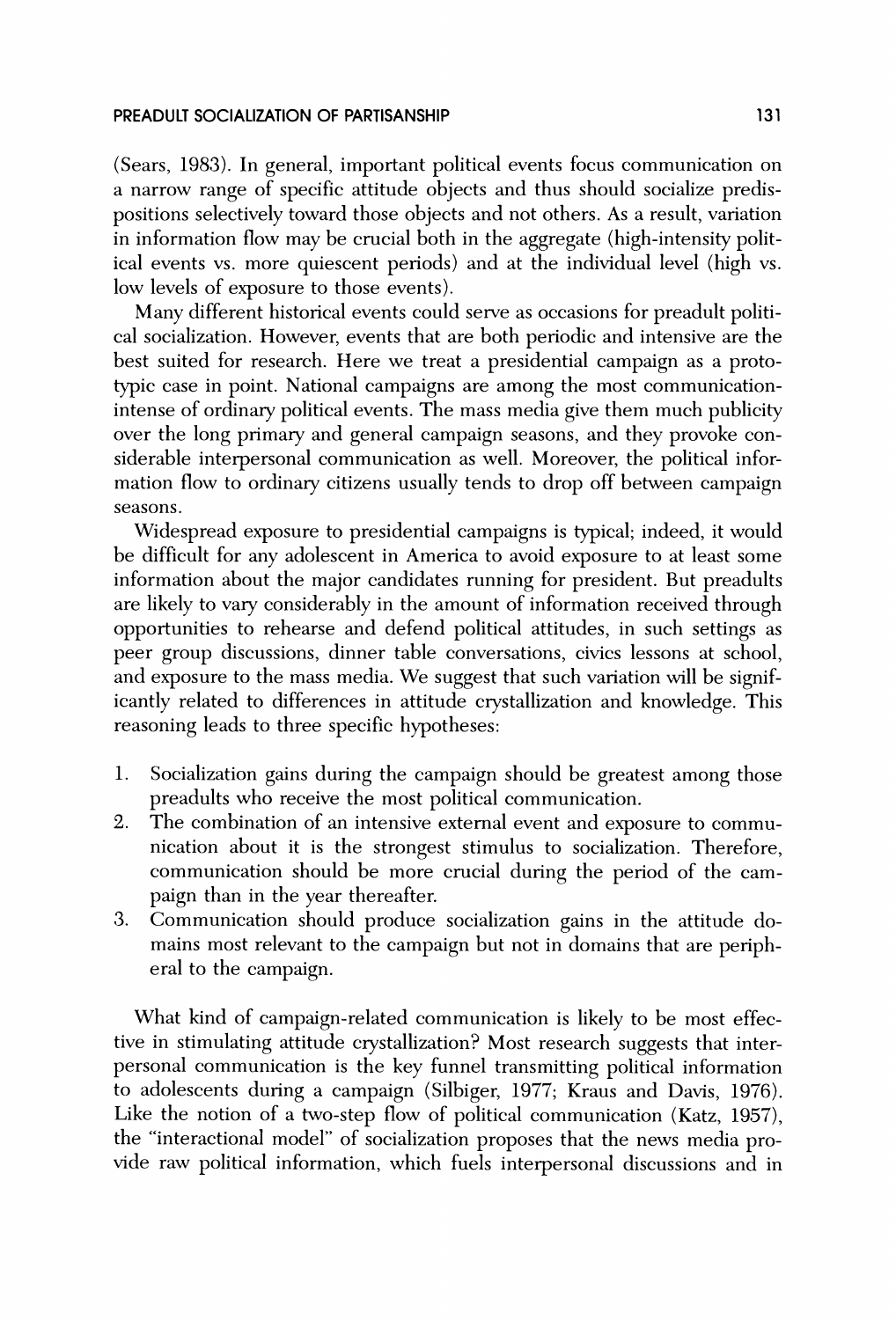**turn stimulates attitude formation (Kuo, 1985; Atkin, 1972). Chaffee et al. (1995) also have indicated that interpersonal communication, including classroom discussions, in fact stimulates other types of political information seeking and therefore leads to still further exposure. The opportunity for crystallizing partisan attitudes may peak during times when salient political events occur, but without the presence of interpersonal communication the socialization process will be stunted.** 

**We also explore a further question. Early work on political socialization supposed that partisanship was acquired mainly within the family. External events might therefore stimulate communication within the home and provide unique occasions for parental socialization of adolescents. On the other hand, partisanship may be responsive to a broader network of communication with, and appraisal of, the external political world. So here we explore the socializing influence of the family as well as the precursors of interpersonal communication more generally.** 

# **SAMPLE**

**The study used in this analysis provided interviews with adolescents on three separate occasions over a two-year time span. Its key feature is the timing of the interviews. The first wave was completed in February 1980, before the local presidential primary. The second wave was completed immediately prior to the general election, in October of that same year. The third wave was completed a year later. This design allows a fairly precise test of the notion that political events can drive political socialization among adolescents, because any changes occurring during the campaign can be compared to those occurring during the quieter period thereafter.'** 

**The data were collected via telephone survey with interviews in February**  of 1980, in October of that year, and one year later, in November of 1981.<sup>2</sup> At **wave 1, random digit dialing was used to contact a random sample of about 100 Wisconsin preadults at each age level from 10 to 17. Interviews were conducted with one preadult, and then one parent was randomly selected in each household for a paired interview. As a result, the wave 1 interviews were conducted with a probability sample of 718 families, with a response rate of approximately 70%. Attrition brought the sample size down to 501 pairs in**  wave 2, and to 366 pairs in wave 3. The present analyses use the 366 adult**child pairs who were interviewed in all three waves.** 

**Since the sampling universe for this panel study was restricted to Wisconsin families, the resulting sample cannot be considered representative of the national population. However, the final sample interviewed in all three waves does not differ dramatically from those in national surveys taken at a comparable time, except for the overrepresentation of females (57% were women,**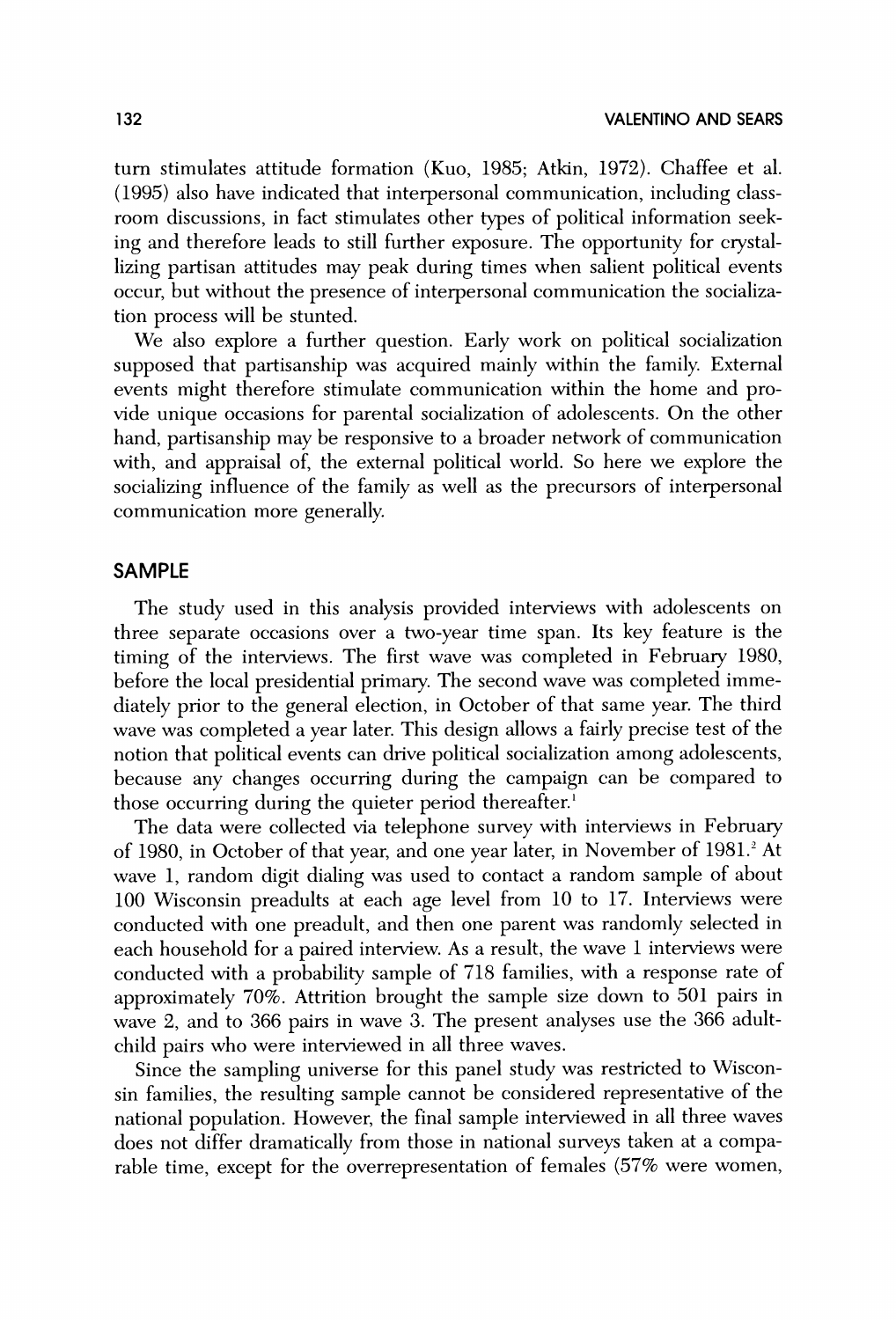**presumably because they are more likely to be the head of single-family households) and the college educated (42% attended at least some college). For comparison, 54% had at least some college in the 1984 National Election Studies telephone survey (the rolling cross section), while 36% had some college in the standard 1980 NES pre-election face-to-face survey.3** 

# **MEASUREMENT**

**Our criteria for successful political socialization include the crystallization of relevant attitudes and the acquisition of political knowledge. Campaigninduced socialization, therefore, should be seen in increased attitude crystallization and knowledge in relevant attitude domains from wave 1 to wave 2, and not from wave 2 to wave 3 or in more peripheral attitude domains. If communication is responsible for campaign-related socialization, communication and wave should interact: Adolescents high in communication should gain more during the campaign than those low in communication, but neither should increase much in the postcampaign period.** 

**We indexed attitude crystallization in terms of the stability of responses to a given item over time, the consistency of responses over items regarding a given attitude object at one point in time, and the consistency of attitudes toward pairs of related, but conceptually distinct, attitude objects.** 

**The most campaign-relevant attitude domains involved the candidates and major parties. Respondents reported how much they liked or disliked each of four leading presidential candidates (Carter, Reagan, Kennedy, and Bush), yielding an additive scale, with high scores corresponding to liking Democrats and disliking Republicans. An additive party identification scale combined the standard NES party identification item with a variant developed by Dennis (1986). To conserve space here, we analyze only one of the several available campaign-peripheral domains: racial attitudes.4 Although race is a central political cleavage in the United States, racial issues were not strongly emphasized during the 1980 presidential campaign. Six items were added to form a racial attitude scale.** 

**Political knowledge was operationalized using three scales: matching presidential candidates to their party affiliations, counting the number of partisan symbols correctly associated with one or the other party, and assigning parties to issue positions.5** 

**Exposure to campaign-relevant communication was measured with four different scales: (1) a general measure of interpersonal discussion that captures exposure to the campaign via family, friends, schoolmates, and others (alpha = .77); (2) exposure to the campaign via family discussions about politics (alpha = .68); (3) exposure to politics via television news (alpha = .60); and (4) exposure to politics via newspapers (alpha = .63).6 In each case,**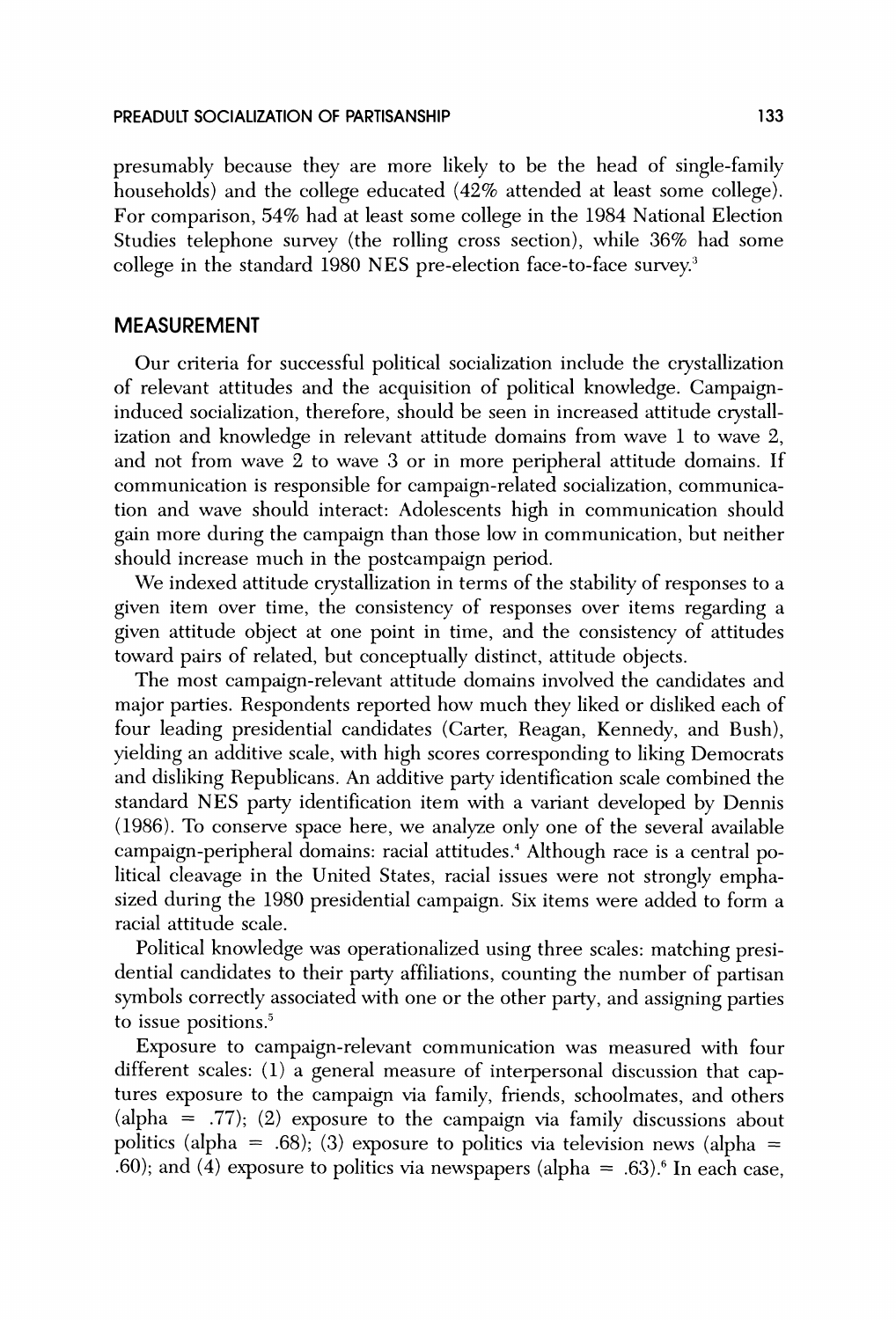**a median split was used to divide the adolescents into high- and low-communication groups.** 

**Campaign effects on attitude crystallization were assessed in two ways. We measured changes at the aggregate level. Attitude stability was indexed with test-retest correlations across waves: If the campaign crystallized partisan attitudes, wave 2 attitudes should be more stable than wave 1 attitudes had been, so wave 2 to wave 3 bivariate correlations should be higher than wave 1 to wave 2 correlations. Attitude consistency over items with similar political content was indexed within each wave with Cronbach alpha. Adolescents' increases in attitude stability and consistency should be greatest during the campaign and among those with higher levels of campaign-related communication.** 

**Aggregate methods like these cannot be used to test the significance of individual gains in crystallization, especially the hypothesized interaction of wave and communication. Therefore, we calculated stability and consistency scores for each respondent. For attitude stability, the absolute differences of individual item responses across waves were summed across items (e.g., Did the child give the same response in waves 1 and 2 to Kennedy? To Carter? etc.).7 For attitude consistency, we summed the absolute deviations of responses on each item from the individual's overall scale score (e.g., Did the child generally like Democratic candidates while disliking Republican candidates?). Analysis of variance models were used to test the statistical significance of socialization gains, with the key terms for testing our hypotheses being the interaction of wave of the study and level of communication. Note that the aggregate and individual analyses are statistically distinct methods of measuring attitude crystallization, so their results provide conceptual replications of our hypothesis tests.** 

## **RESULTS**

# **Candidate Evaluations**

**The stability of preadults' candidate evaluations increased as a result of the campaign, as shown in Fig. 1A. As expected, interpersonal communication moderated these campaign gains. The stability coefficient for the high-communication group increased from .35 (wave 1 to wave 2) to .65 (wave 2 to wave 3). Those low in communication increased only from .35 to .46. Table 1 shows that this wave X communication interaction is statistically significant**   $(p < .001)$ .

**The consistency of adolescents' candidate evaluations also increased more during the campaign than it did after the election. These socialization gains are shown in Fig. 1B. The wave 1 to wave 2 increases for adolescents were**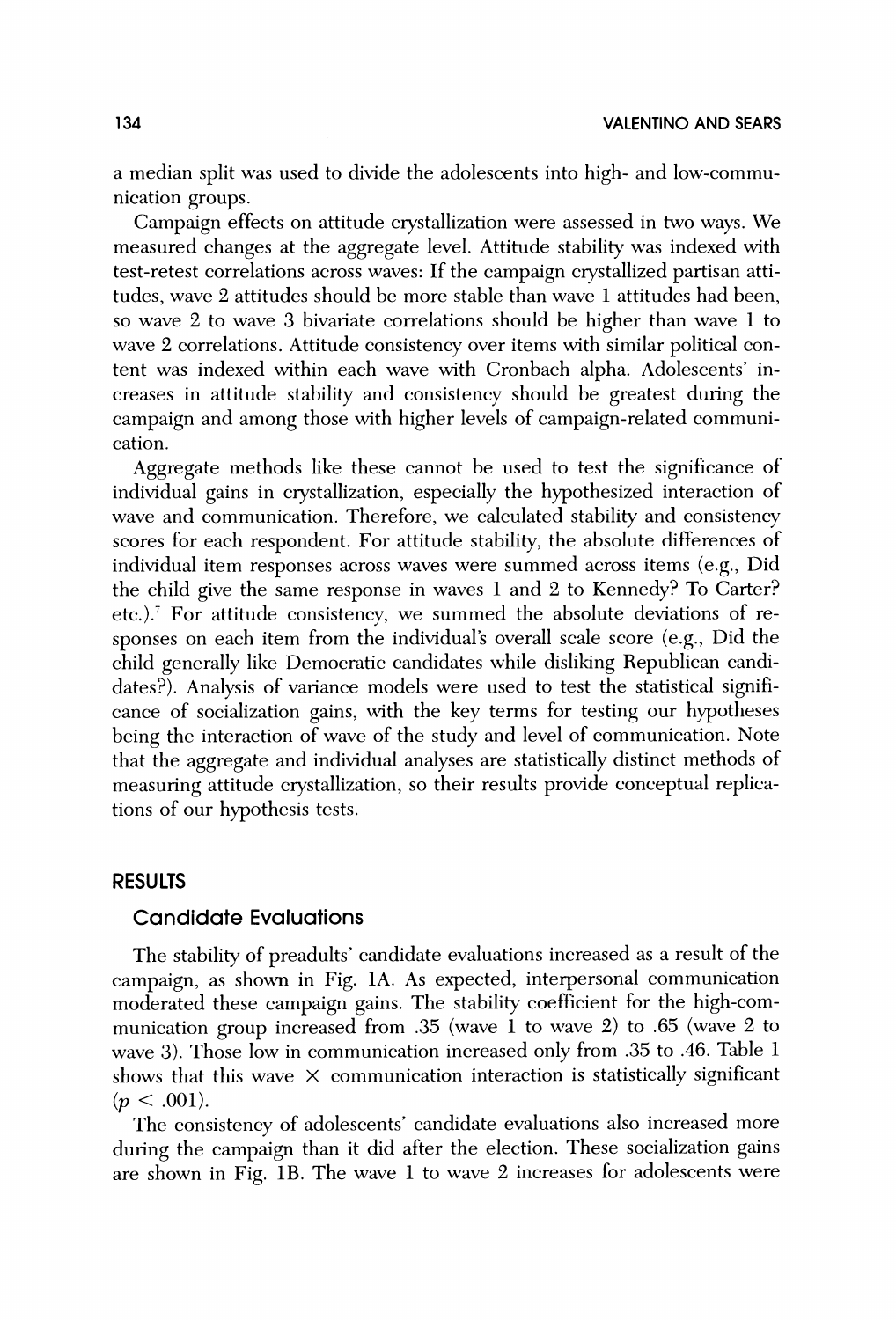

# **A) Stability of partisanship in candidate evaluations**

- **Adults A**
- **Adolescents: High interpersonal communication**
- **Adolescents: Low interpersonal communication \*I**



**FIG 1. Interpersonal communication during the campaign crystallizes candidate evaluations.**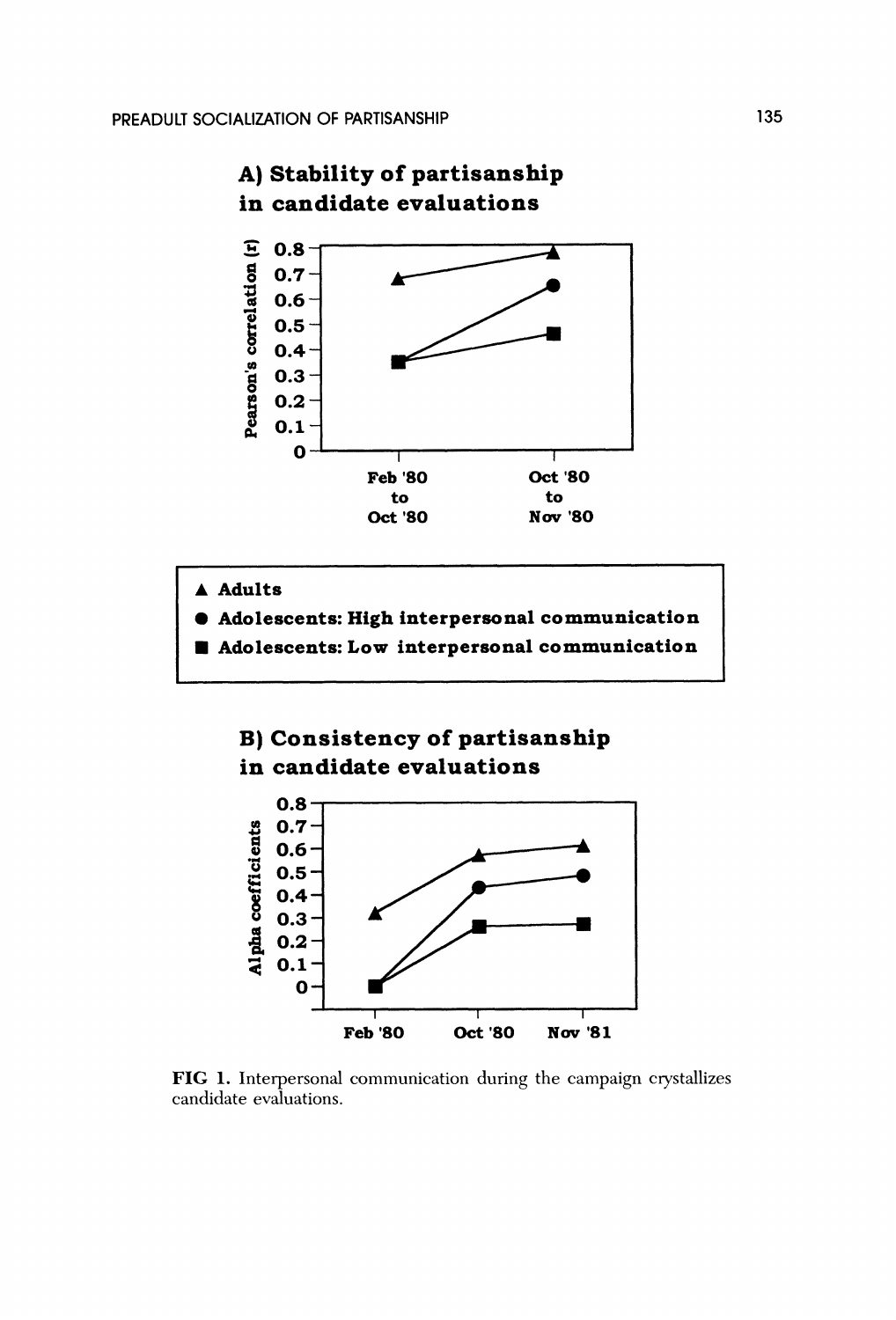| Wave 1<br>Communication | Wave 2                 | Communication                               | Communication                     |
|-------------------------|------------------------|---------------------------------------------|-----------------------------------|
| Ś<br>Main Effect        | vs.                    |                                             |                                   |
|                         |                        | Wave 2                                      | Wave 2 vs.<br>Wave 3              |
|                         |                        |                                             | $\tilde{\mathbf{z}}$              |
| $11.37$ °°°             | $\ddot{5}$             | 3.52 <sup>o</sup>                           | 35                                |
| $6.80$ <sup>o.</sup>    | $\lessapprox$          | $4.80$ °°                                   | $\tilde{M}$                       |
| 1.28                    |                        | 2.08                                        | 1.50                              |
| $12.72$ ***             | $4.54$ °°              | 4.96                                        | 32                                |
| 1.09                    | $\tilde{\mathbf{z}}$   | 50                                          | $\tilde{\mathbf{z}}$              |
| $2.81$ °                | $(15.67)$ <sup>o</sup> | 39                                          | 1.88                              |
| 127.41 °**              | 1.03                   | $\overline{0}$                              | 85                                |
| 29.73 ***               | $40.46$ °°             | 2.17                                        | 94                                |
| 19.05 ***<br>10.29      | 25.38                  | 3.54°                                       | 1.58                              |
|                         |                        |                                             |                                   |
| $10.48$ ***<br>Wave 2   |                        | Wave 3<br>$6.07$ °°<br>$\tilde{\mathbf{z}}$ | Wave 1 vs.<br>$9.68$ <sup>*</sup> |

# **TABLE 1. Interpersonal Communication During the CAMPAIGN MODERATES THE CRYSTALLIZATION OF PARTISAN ATTITUDES BUT NOTE ATTITUDES ATTITUDES ATTITUDES ATTITUDES ATTITUDES ATTITUDES ATTITUDES ATTITUDES ATTITUDES ATTITUDES ATT**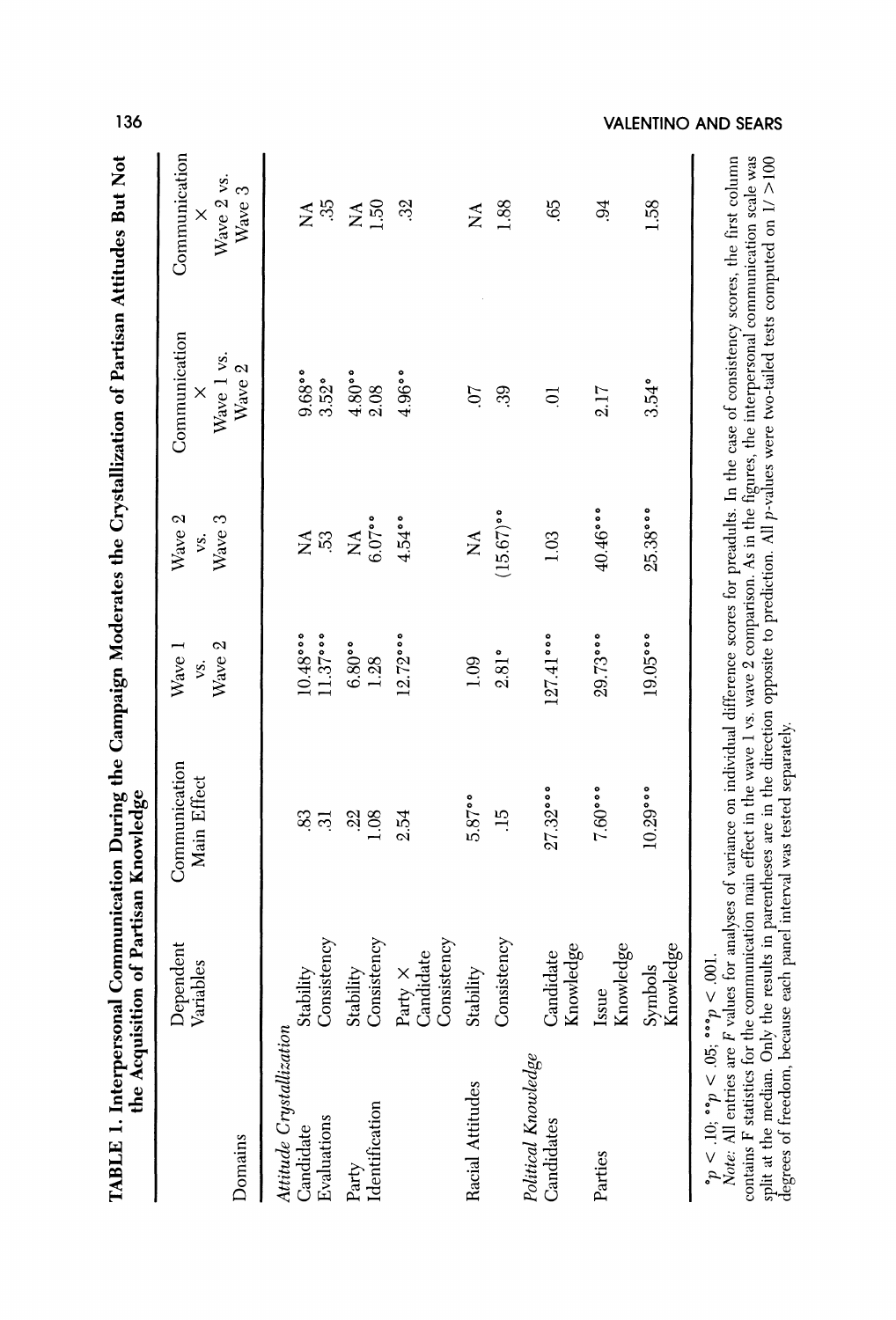**significant, whereas the wave 2 to wave 3 changes were not, as shown in Table 1, which presents the F statistics for each of the socialization indicators for adolescents. Communication also promoted larger gains in crystallization. Attitude consistency (the alpha coefficient) in the high-communication group increased from .00 to .43 during the campaign, while in the low-communication group it increased only from .00 to .26. The wave 1-wave 2 X communi**cation interaction is marginally significant ( $p < 0.10$ ; see Table 1). These gains **were specific to the campaign itself; during the year after the election little further gain occurred for either communication group. Neither the main effect of wave nor the interaction between wave and communication is statistically significant.** 

**To summarize, the campaign produced significant gains in both the stability and consistency of adolescents' candidate evaluations. The postcampaign increases were smaller and nonsignificant. Interpersonal communication exhibits a clear moderating role on these campaign effects: Adolescents who more frequently discussed politics experienced significantly larger gains, even though they did not have any more crystallized attitudes at the beginning of the campaign (as indicated by the absence of any significant communication main effects).** 

## **Party Identification**

**The campaign also helped to crystallize party identification, as shown in Fig. 2. The campaign generated large increases in the stability of adolescents' party identification and in its correlation with candidate evaluations. These wave 1 to wave 2 increases are all significant, as shown in Table 1. Adolescents' changes after the campaign were smaller, and adults showed few gains in either period.** 

**Campaign-related communication was at least partly responsible for this campaign-based socialization of party identification, as hypothesized. The stability of party identification is the most appropriate test of our hypothesis and yields convincing support for it. The data in Figure 2A show that more communication clearly led to greater socialization. The correlation across waves increased from .55 to .75 for adolescents in the high-communication group, compared to an increase from .50 to .59 points in the low-communication group. The predicted wave X communication interaction is statistically signif**icant  $(p < .05)$ .

**Adolescents with high levels of communication also experienced the largest gains in the internal consistency of their party identifications. Indeed, by the end of the campaign the high-communication youths had reached adult levels, as can be seen in Figure 2B. The postcampaign changes are smaller than those during the campaign for both communication groups. Though**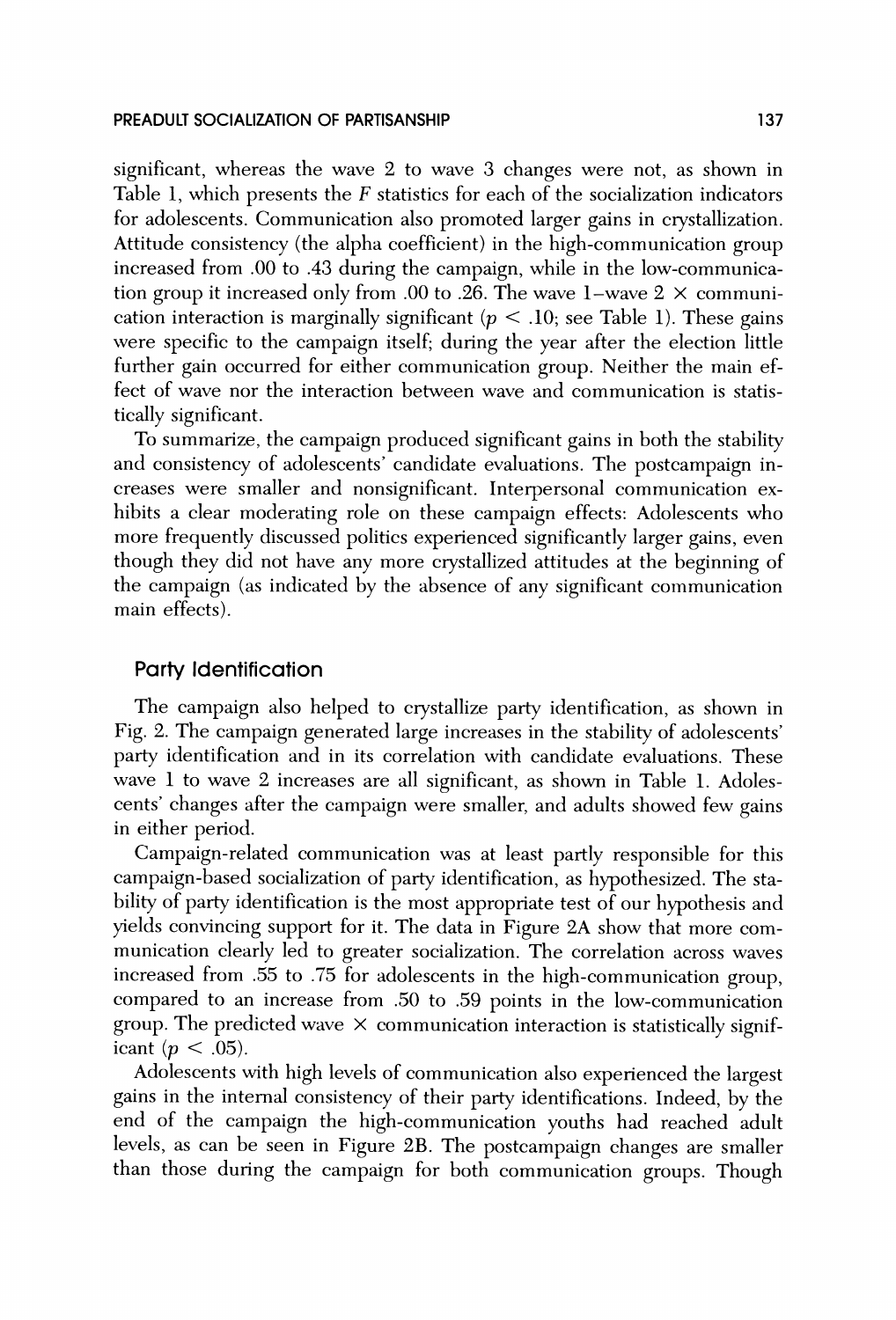



**FIG. 2. Interpersonal communication during the campaign crystallizes party identification.** 

**these results support our hypothesis, the changes are small, and even the lowcommunication adolescents began the study with a very high level of party consistency. Indeed, the wave main effect during the campaign is not significant, and neither is the interaction between wave and communication, as shown in Table 1. Simply put, almost all respondents were able to answer two questions on party identification questions quite consistently during a halfhour interview, even before the campaign began. Not surprisingly, their ability to do so improved only slightly during the campaign.** 

**There is a significant increase among the preadults during the campaign in**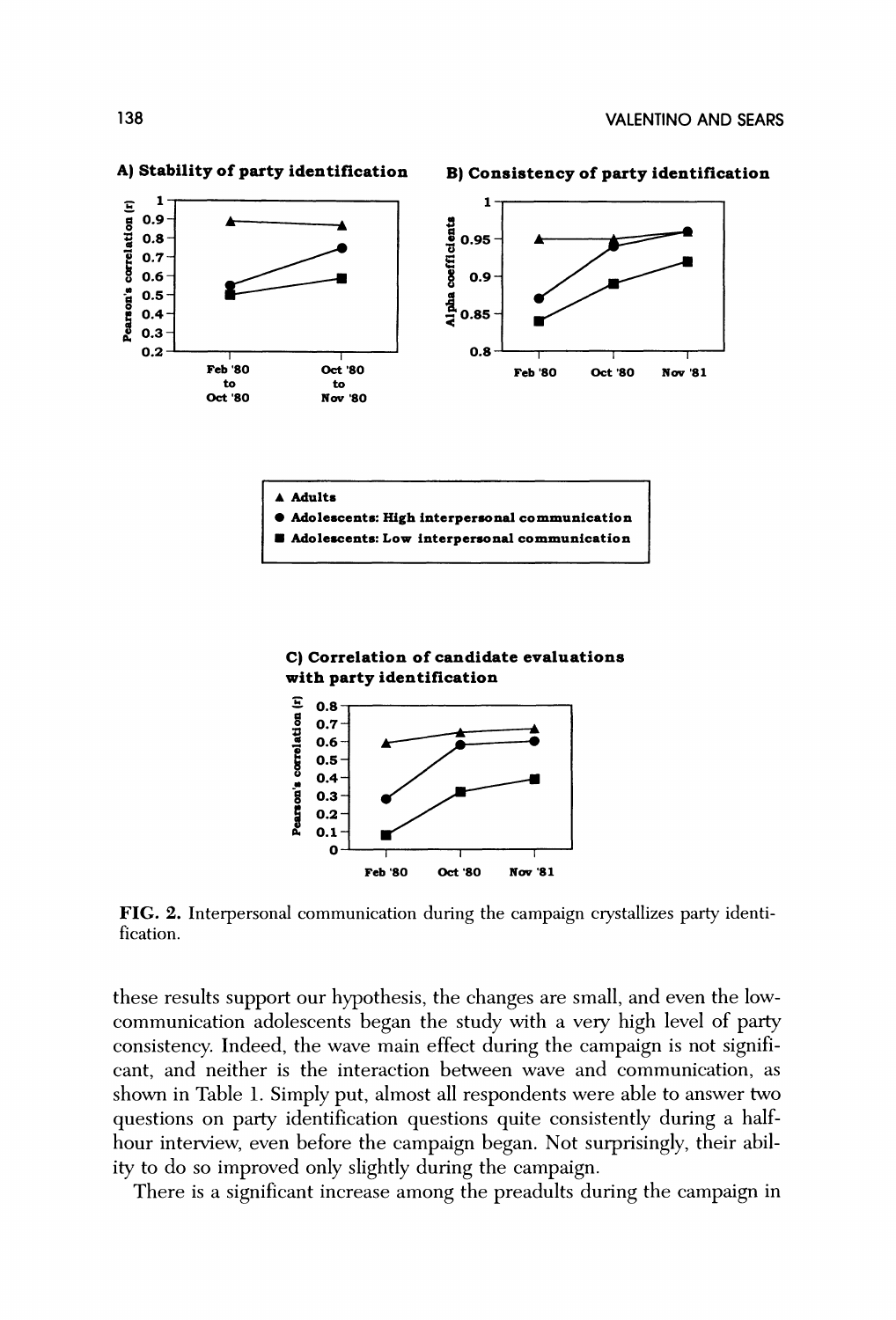**the consistency of candidate evaluations with party identification, as shown in**  Table 1 (in a significant wave 1—wave 2 main effect). And, in Figure we **observe that those high in communication during the campaign aligned their candidate evaluations more closely with their party identification. The correlation between party identification and candidate evaluations increased from .28 to .58 for the high-communication group, virtually reaching adult levels just before the election. The increase was from .08 to .32 for the low**communication group during the campaign. The wave 1—wave 2 interaction with communication is again statistically significant  $(p < .05)$ . And, as ex**pected, adolescents gain much less in the year following the campaign, and**  there is no wave 2—wave 3 interaction with communication.

**The evidence presented thus far strongly supports Hypothesis 1, that socialization gains in attitude crystallization should be largest among adolescents with the most frequent exposure to the campaign via interpersonal communication. Hypothesis 2 is also supported: Communication increased attitude crystallization during, but not after, the campaign period.** 

# **Racial Attitudes**

**Hypothesis 3 is that the campaign's socializing effects should be limited to attitude domains that are highly salient during its course. Given the low salience of racial issues during the 1980 presidential campaign, we expect to**  find no significant gains in the crystallization for racial attitudes, regardless of **communication levels. As expected, there is no sizable increase in stability, as displayed in Fig. 3A. There is a small but significant overall increase during the campaign in the case of consistency, but it actually declines just as much afterward, as shown in Fig. 3B. The results regarding communication do not follow any simple pattern either. Table 1 indicates that neither the wave main effect nor the wave x communication interactions are significant. The data support Hypothesis 3, as well, then.** 

## **Political Knowledge**

**If the campaign increased preadults' political knowledge, their mean information scores should have increased between wave 1 and wave 2 but not between wave 2 and wave 3. As shown in Fig. 4, the campaign did successfully increase preadults' knowledge on all three indicators, consistent with our hypothesis. These effects were statistically significant, as shown by the wave 1-wave 2 main effects in Table 1. However, adolescents showed further improvement during the year after the campaign. In both issue and party symbols knowledge, even larger increases continued into the postcampaign period, perhaps as a result of the major policy changes that followed Reagan's victory. Adults, on the other hand, began the campaign**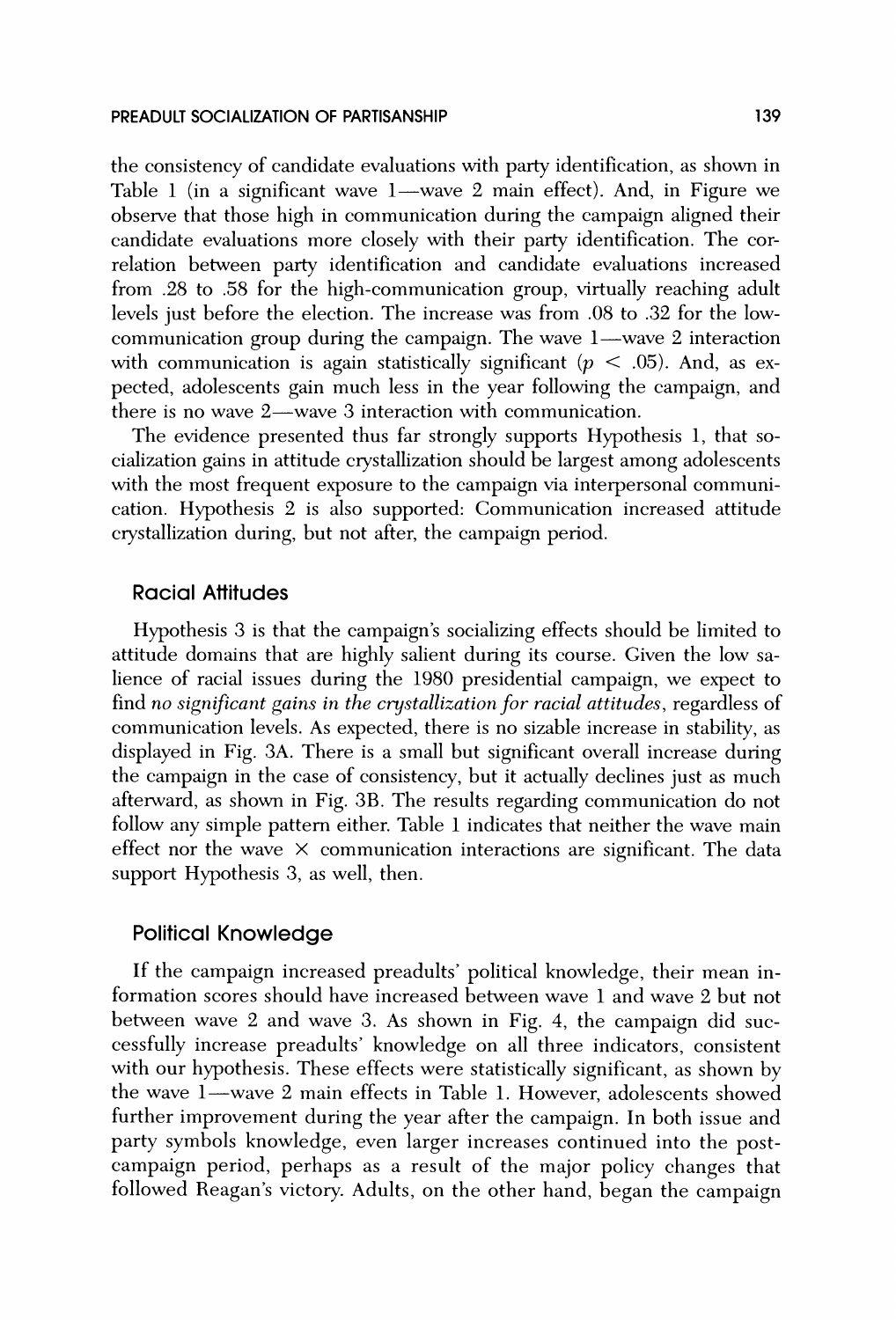

# **A) Stability of racial attitudes**

- **A Adults**
- **\* Adolescents: High interpersonal communication**
- **\* Adolescents: Low interpersonal communication**



**FIG. 3. No communication effects in campaign-irrelevant domains.**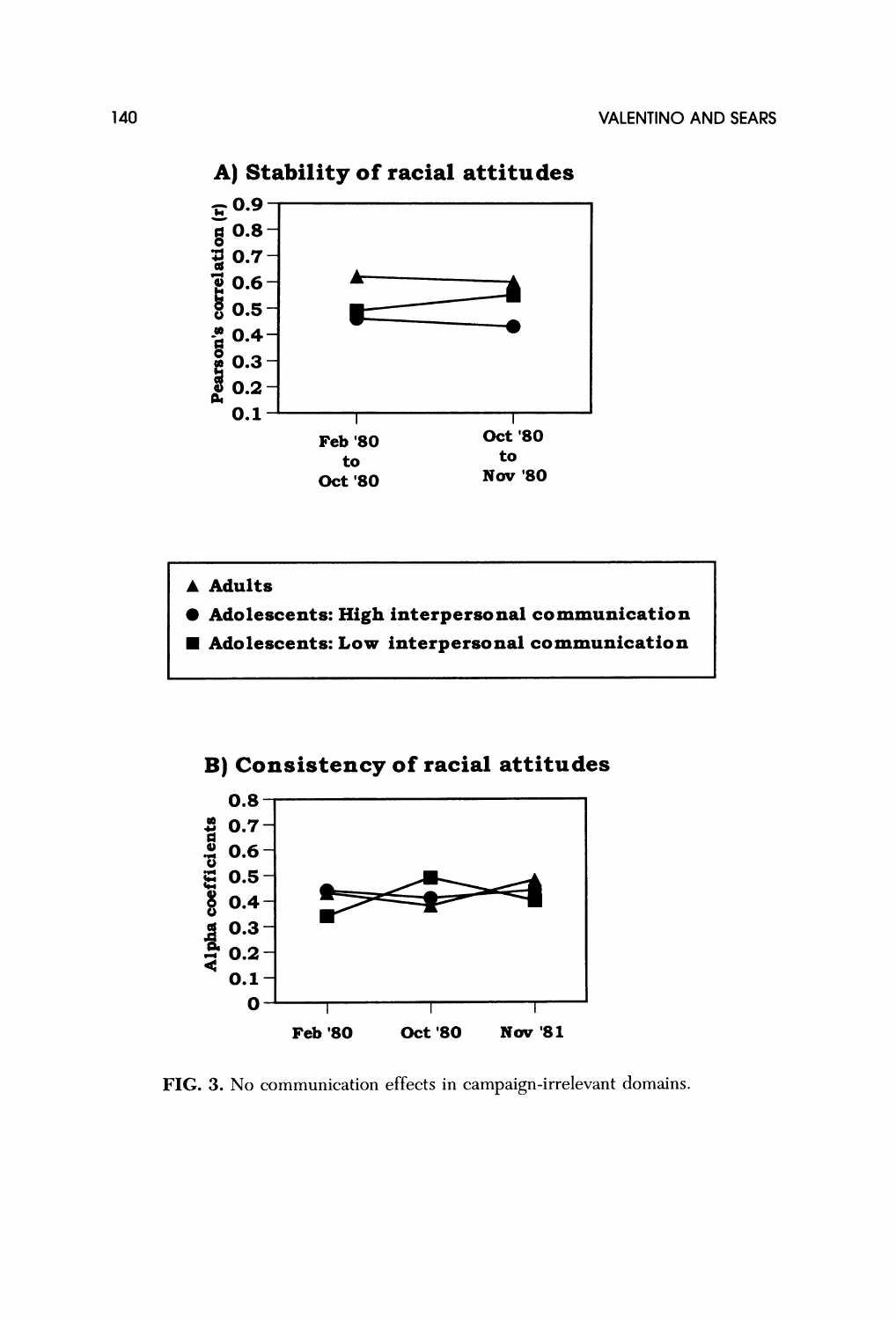

**FIG. 4. Interpersonal communication and overall differences in partisan knowledge.** 

**season with high levels of candidate and symbols knowledge and remained quite accurate over the 18 months of the study. These results are displayed in Fig. 4A.** 

**Fig. 4 also displays the results separately for low versus high general interpersonal communication groups. The high-communication adolescents began with significantly more information than did their low-communication counterparts, and that difference continued throughout, as shown by the significant communication main effects on all three indicators in the first column of Table 1.**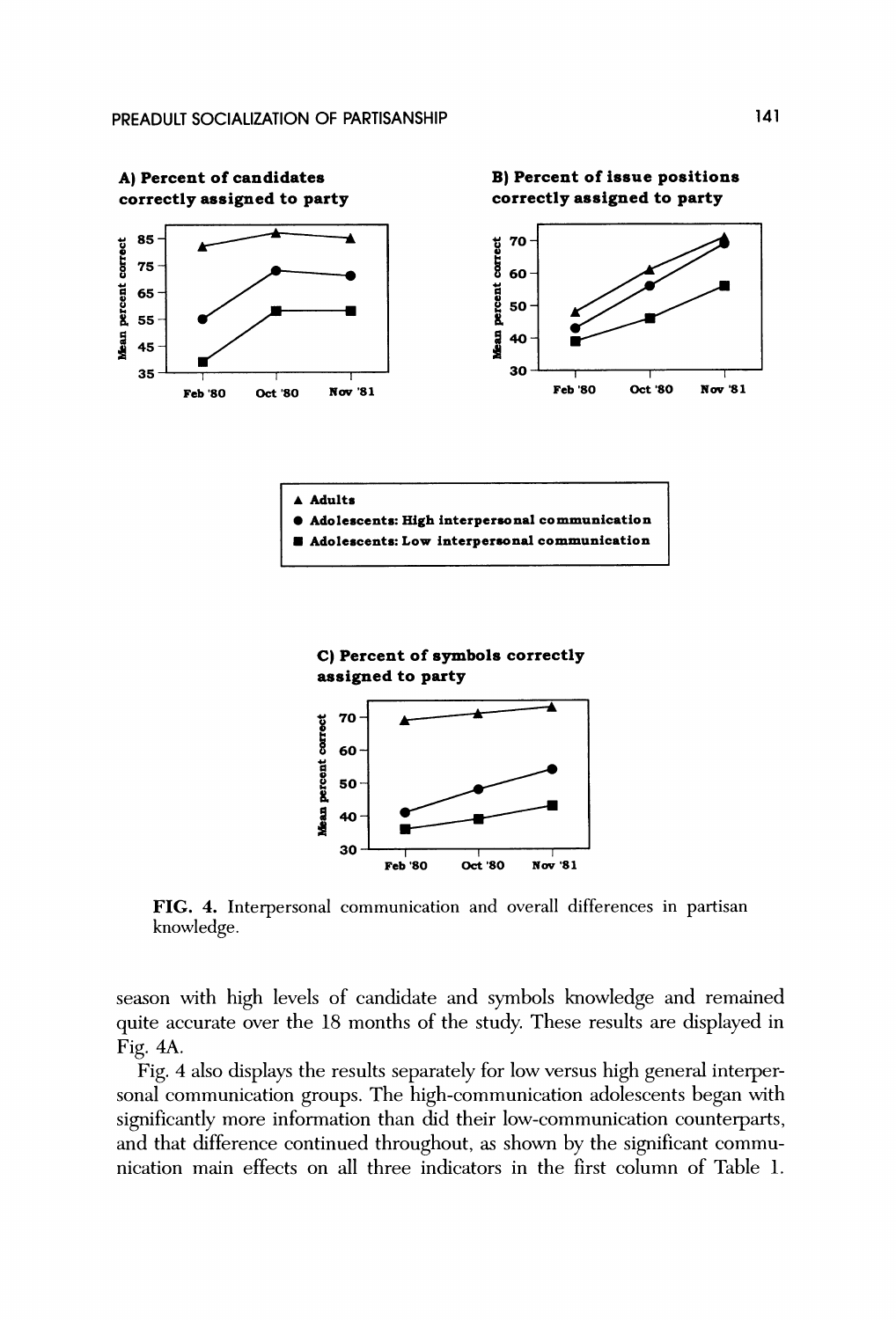However, the wave  $\times$  communication interaction during the campaign, indicat**ing greater gains for the high communication preadults, is marginally significant only for knowledge of political symbols. There was no interaction of wave X communication during the postcampaign period for any of the three knowledge indices, indicating interpersonal discussion about politics no longer played a role after the campaign. Thus there is mixed support for the notion that political information is transmitted primarily during the campaign and that interpersonal communication is most important at that time.** 

## **Other Communication Indicators**

**We repeated the analyses of both crystallization and knowledge using two measures of media communication instead of interpersonal communication. National television news viewing was moderate, with the median case falling at three days. Newspaper exposure was slightly less prevalent, with slightly more than 50% of adolescents claiming to read two times or less per week. In general, socialization gains did not vary much as a function of either television news viewing or newspaper readership.8 In the case of television news, the communication X wave 1-wave 2 interaction was nonsignificant for all of the measures of socialization presented in Table 1. For newspaper readership that interaction was significant only for consistency of party issue knowledge, but it was the low-communication group that gained more information during the campaign. After the campaign, the interaction for party issue knowledge was again significant, but in that period the high-communication group experienced the largest gains. Though it would be interesting to speculate about this unique finding, the overall pattern suggests minimal socialization effects as a direct result of either television viewing or newspaper readership.** 

**These null findings with regard to the media consumption measures do not prove avenues for receiving information other than interpersonal communication are completely ineffective. They do, however, provide a stark contrast with the findings for interpersonal communication. If taken at face value, they suggest that interpersonal communication under a variety of circumstances and in a variety of environments, rather than passive media consumption, best facilitates attitude crystallization. The reliabilities of the media scales (.60 for television viewing and .63 for newspaper readership) are below that for the interpersonal communication scale (.77), but this difference is too small to suggest that relative advantage of interpersonal communication is simply an artifact of differential reliability.** 

**Some scholars have recently challenged the field to develop better conceptualizations and operational measures of various communication channels in order to compare their relative strength in learning, persuasion, and socialization processes (Chaffee, 1982; Chaffee and Mutz, 1988). We make no claim to have adequately addressed this particular question: The mixed interval and**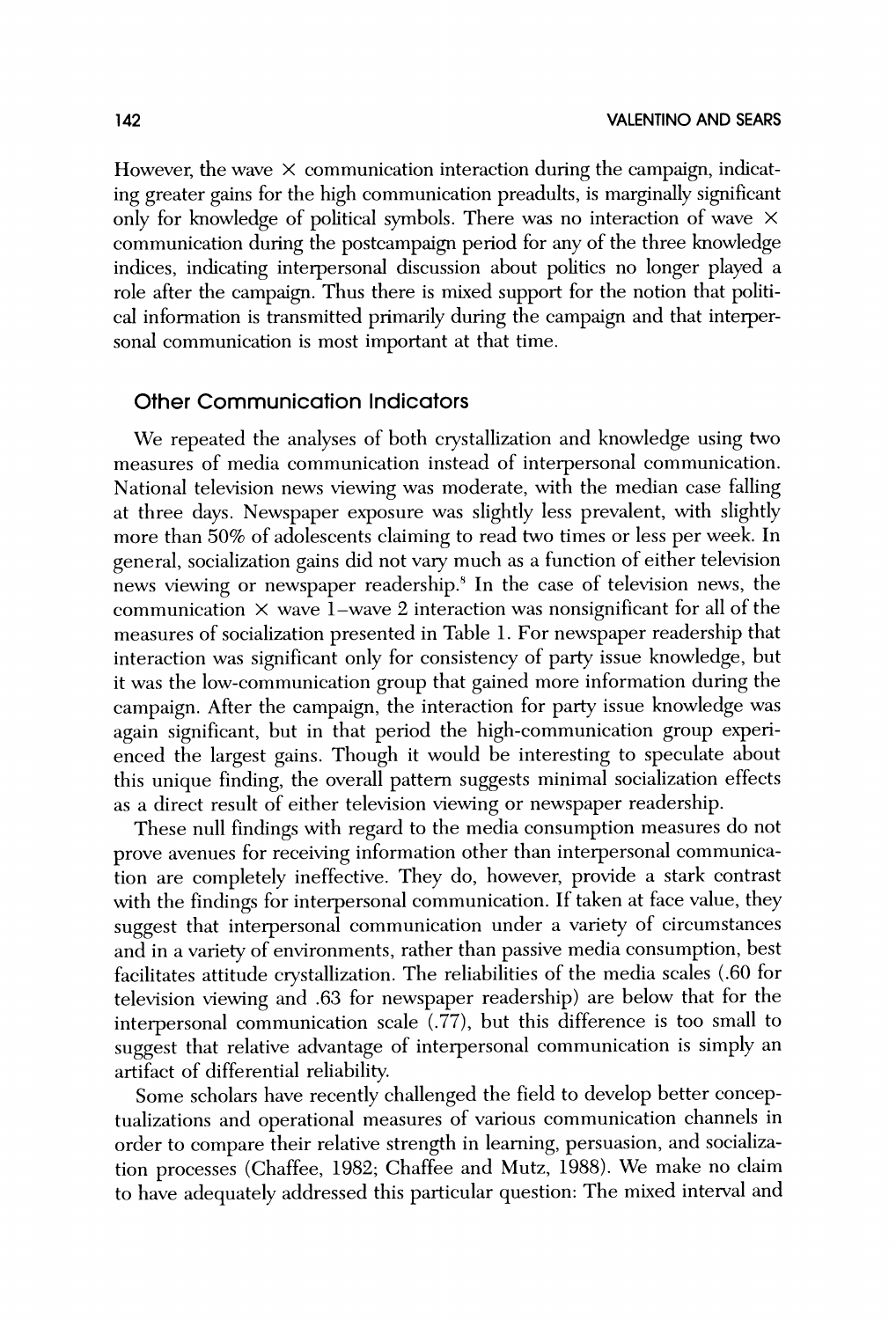**ordinal nature of our communication measures precludes such an exact comparison. However, the results of the most precise comparison to date (Kinsey and Chaffee, 1996) are quite consistent with our finding that interpersonal discussion is a critical channel for political socialization.** 

## **THE FAMILY AND CAMPAIGN-RELEVANT COMMUNICATION**

**Much prior writing has emphasized the role of the family in preadult partisan socialization. We believe that portrait needs to be broadened to include a wider range of social interactions, which is why we have emphasized interpersonal communication up to this point. But a more intensive look at the family is warranted, given the emphasis placed upon it in the past.** 

# **Familial Socialization**

**Previous research suggests that most partisan socialization occurs within the home as a result of parent-child interaction. Does the campaign simply facilitate a direct transfer of politically relevant attitudes from parent to child? If the campaign triggers socialization specifically by and within children's families, family communication should crystallize attitudes, and parent-child agreement should therefore increase. Alternatively, campaign-induced attitude crystallization may have important sources outside the family circle, such as among peers, in school, or through direct media influence, and therefore may not be solely responsive to family communication or even enhance family agreement very much. If so, this suggests a more broadly based socialization process, with the family simply being one of several venues for political socialization.** 

**First, we tested whether communication within the family is more effective in producing socialization gains than interpersonal discussion more broadly conceived. To do so, we repeated the analyses above, replacing the interpersonal communication scale with the family communication scale mentioned previously. Family discussions about politics were fairly common, with 46% of children claiming to talk to their parents at least sometimes, and only 15% claiming never to talk about politics at home. The reliability of each scale was similar (.77 and .68, respectively), so different results are unlikely to reflect mere statistical artifacts.** 

**Recall that general interpersonal communication produced significant interactions with the campaign period in five out of eight possible cases. However, the intrafamily communication scale failed to produce a significant communication X wave 1-wave 2 interaction on any index of attitude crystallization or political knowledge. From this preliminary analysis, then, it seems that the communication vehicle for effective socialization about the campaign went beyond just the family.**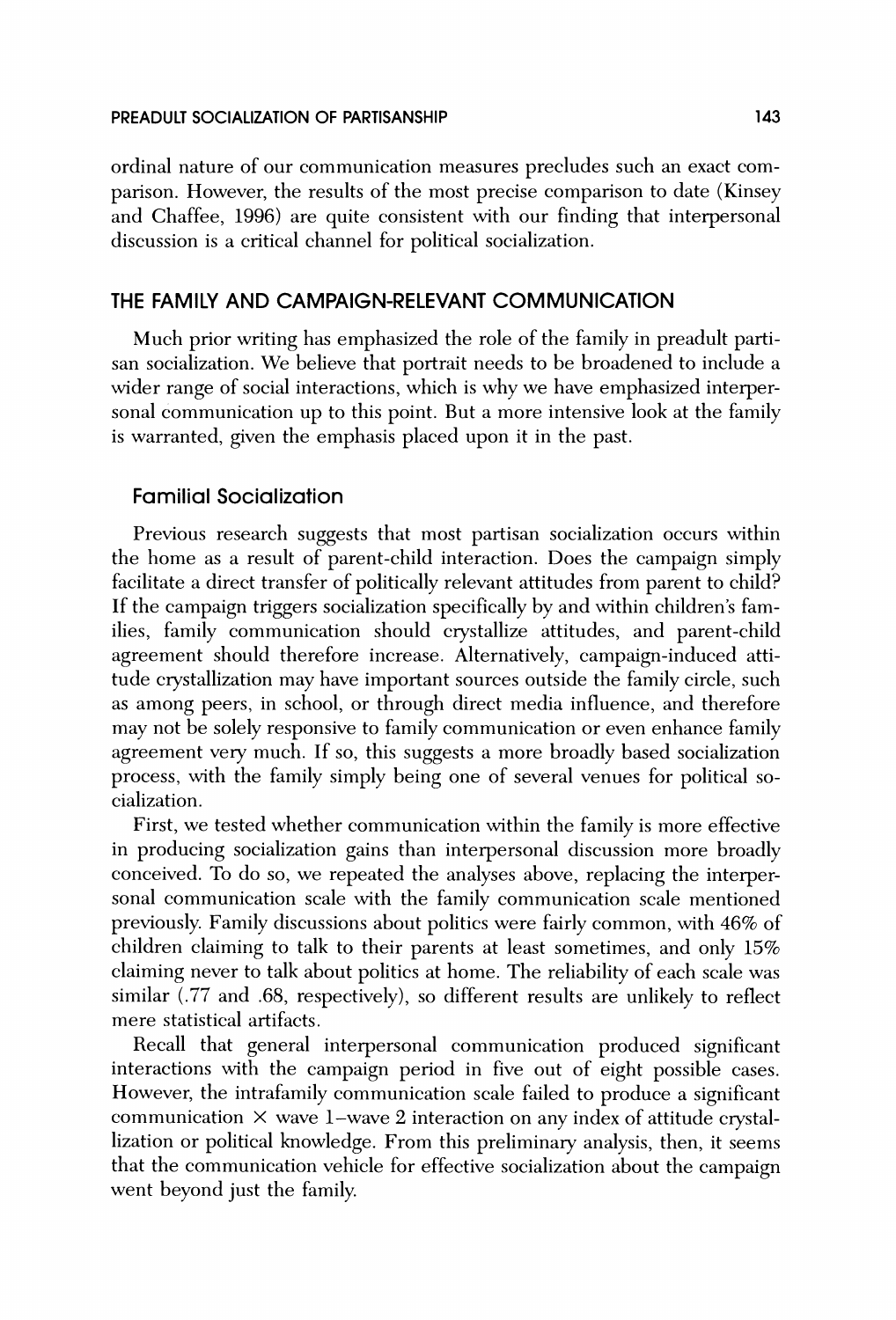**Second, if parents are the key agents for partisan socialization, parent-child agreement should have increased with more intrafamilial communication during the campaign. To assess parent-child agreement, we correlated the adolescents' responses with those of their parents. Consistent with the familycentered, campaign-driven socialization hypothesis, the largest gain in this correlation for candidate evaluations occurred between wave 1 and wave 2. However, the correlation among the low interpersonal communication group increased just as much as it did for the high-communication group, rendering the interaction statistically insignificant. Moreover, the child-parent correlation of party identification neither increased much during the campaign period nor did it increase more in the high-communication group than in the low-communication group.** 

**On balance, these findings do not yield much support for a family-centered interpretation of campaign-based socialization effects. The campaign is not merely an opportunity for parents to indoctrinate their children with their own preferences; the socialization process seems to occur more broadly than just in the family. Finally, though we found no strong evidence of it here, one must consider the possibility that communication in the family does not simply result in top-down socialization from parent to child. Parents might also be exposed to new information through discussions with their children, given the kinds of external influences that we have identified.** 

#### **Antecedents of Interpersonal Communication**

**How much interpersonal communication goes on between adolescents? According to this sample, a significant amount of political discussion takes place. At the time of the election, 57% of adolescents claim to discuss national politics at least sometimes. But if interpersonal communication is critical for producing campaign-based socialization, what are its determinants among adolescents? Again, the conventional wisdom is that discussions in the family setting are most central to the transmission of partisanship from parents to children (Campbell et al., 1960). Therefore a starting point in explaining the adolescent's level of interpersonal communication should be indicators of that intrafamily process, such as the parents' intrafamily political communication, parents' political knowledge, and parents' political activity. Table 2 displays the results of such a regression analysis.** 

**Interpersonal political communication increases with age (coded raw, 10- 17) during adolescence, as might be expected. But how important are the parents? Adolescents whose parents report high levels of family political communication are themselves more involved in interpersonal communication (beta = .24, p < .001). Parents' political knowledge also has a significant**  effect (beta = .12,  $p < .01$ ).<sup>9</sup> Parents' political activity (including wearing a **button for a candidate, attending a rally, or trying to convince someone to**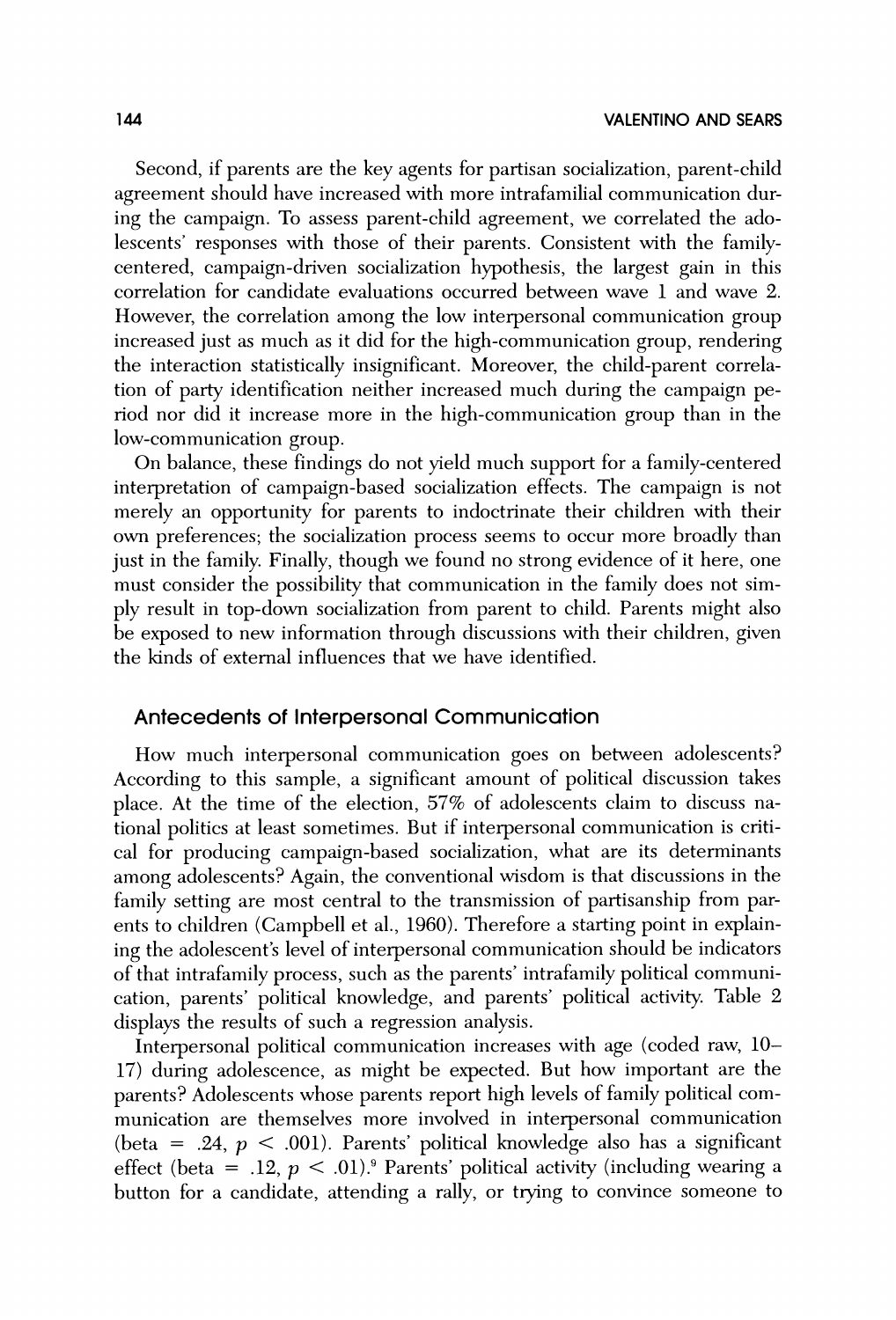| Variable                                                                                                                |                                    |                                     | SE <i>b</i> Beta $p \leq$ |                                 |
|-------------------------------------------------------------------------------------------------------------------------|------------------------------------|-------------------------------------|---------------------------|---------------------------------|
| Child's age<br>Parents' family communication<br>Parents' political knowledge<br>Parents' political activity<br>Constant | .09<br>.32<br>.48<br>.03<br>$-.45$ | $.02\,$<br>.06<br>.20<br>.03<br>.26 | .25<br>.24<br>.12<br>.06  | .01<br>.01<br>.01<br>.25<br>.09 |

**TABLE 2. Antecedents of Interpersonal Political Communication Among Adolescents: Regression Analysis** 

 $R^2 = .18; N = 365; F = 19.79$ 

**vote for a certain candidate) also has a positive, though insignificant, impact**  on adolescent communication levels ( $p = .25$ ). Thus, parents have an impor**tant role in promoting the expression of political ideas both inside and outside the home. Political discussions within the home are important for stimulating adolescents' discussions with peers and teachers outside the home, and all these contacts facilitate socialization.** 

**In short, the socializing communication about the campaign that is crucial for crystallizing attitudes does not occur exclusively within the family; it takes place during interpersonal interactions more broadly defined. And the campaign proves not to be merely an occasion for the direct transmission of parental attitudes; it is an occasion for the strengthening and crystallization of whatever partisan preferences toward which the preadult is evolving. Yet parents are important in stimulating a climate of interest in and attentiveness to the campaign, and the motivation for discussing it. The measure of interpersonal communication used in this analysis is clearly related to parental awareness and interaction. But it would be a mistake to overdraw the parental role; much of the variance in adolescent political communication is left unex**plained by the characteristics of the parents, as indicated by the  $R^2$  of .18 in **Table 2.** 

#### **DISCUSSION**

**This study began with the phenomenon documented in an earlier paper, that presidential campaigns have a unique socializing effect on adolescents' partisan attitudes. Socialization gains were demonstrated for attitude crystallization and political knowledge in the attitude domains most central to the campaign. We used five indicators of increased attitude crystallization, and three of knowledge gains, to measure partisan socialization. Preadults improved significantly from before the campaign to the end of the campaign on seven of eight relevant indicators. For attitude crystallization in particular, adolescents gained more during the campaign than in the following year.** 

**No systematic or lasting campaign-driven increases were observed for our**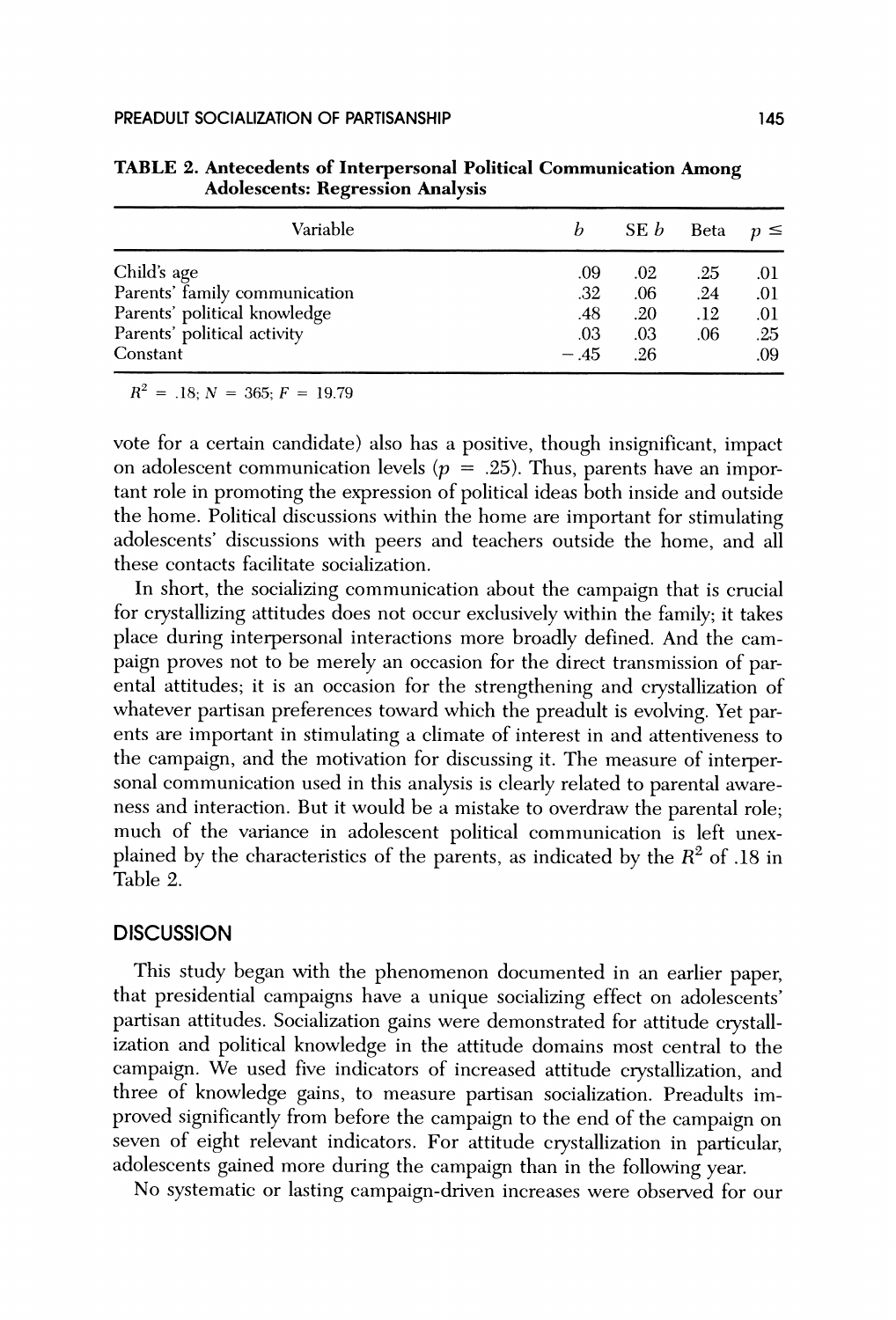**indicators of crystallization of racial attitudes, an issue area that played only a minor role in this campaign. This finding, though a null result, is critical to the theoretical and methodological rigor of the analysis. The campaign crystallizes attitudes on high-information-flow dimensions such as those involving candidates and parties but not on low-information-flow dimensions such as race in 1980. Thus maximizing attitude crystallization requires a high-visibility event, focusing on specific attitude dimensions, and accompanied by high individual-level interpersonal communication. In addition, this finding helps to rule out the possibility that the reinterview itself, and not interpersonal communication, "crystallized" attitudes on all dimensions.** 

**The primary focus of the present study was on the moderating role of communication in this event-driven socialization process. Our central hypothesis was that exposure to campaign-relevant communication is responsible for socialization gains. We predicted that adolescents reporting high levels of political communication would show greater attitude crystallization during the campaign than would those with low communication levels. In concrete terms, this predicted interpersonal communication x wave 1-wave 2 interactions. On four of our five indicators of attitude crystallization, these interactions were significant in the predicted direction. No significant interactions (communication X wave 2-wave 3) emerged in the year following the election.** 

**We also anticipated that preadults' political knowledge would increase most if they were exposed to high levels of communication during the campaign. The interaction between campaign period and communication is significant for knowledge of political symbols but not for knowledge about candidates or issues. Thus the findings for knowledge are weaker than for attitude crystallization. The acquisition of knowledge may not require the event-stimulated interpersonal communication necessary for lasting attitude crystallization. Apparently, the volume of the campaign attention to the candidates was loud enough to elevate the entire sample's knowledge levels.** 

**The findings also suggest that politicized parents may instigate more political discussions in the family during the campaign, thus rendering the campaign a useful occasion for adolescent socialization. The data indicate that parents contribute to the socialization process in two distinct ways. First, they convey information about candidates to their children directly, encouraging them to evaluate the politicians consistent with their preexisting partisan orientations. Second, they encourage their children to discuss politics with others, thereby facilitating exposure to a variety of partisan viewpoints. This in turn leads to more consistent and stable attitudes. Thus we have found the parental imprint at various stages of the process. But the results suggest that adolescents receive political information from a variety of sources during the campaign. The socialization process, therefore, cannot be viewed simply as an apolitical, intergenerational transfer of attitudes within the family unit.**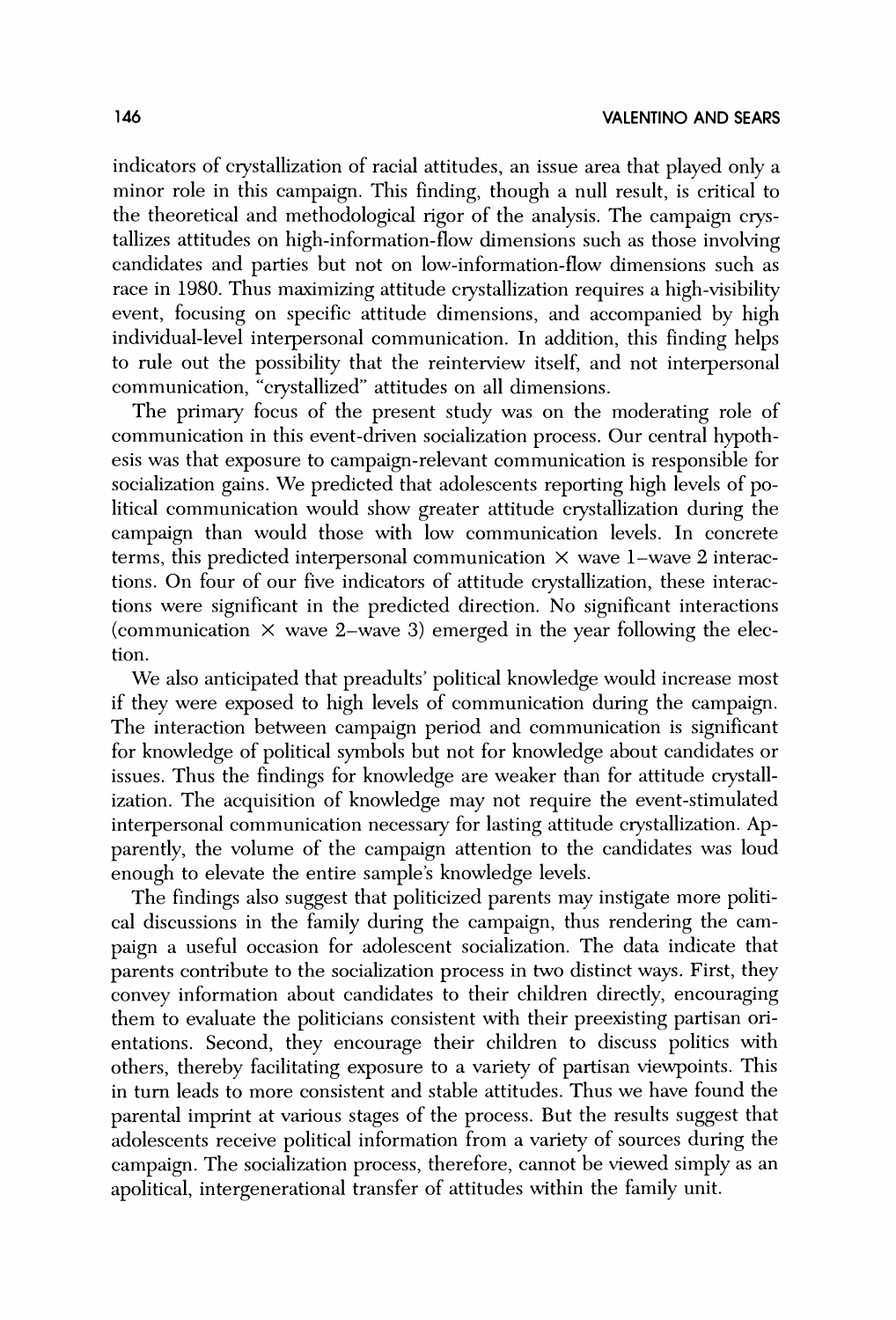**Although the data make a strong case for event-driven socialization, with the presidential campaign as the key event, socialization is not restricted to the campaign period. In our data, issue and symbols knowledge seem to have growth patterns somewhat independent of the electoral cycle. Presumably so do campaign-peripheral attitudes such as those toward racial issues, which may be responsive to events that are more closely linked to race relations than to electoral politics.** 

**Presidential election campaigns seem to provide a surge of partisan information in a concentrated period, then, producing strong socialization gains in adolescents. This suggests that political events have discontinuous effects over time on political socialization, given their "on and off' pattern of information flow.** 

**In our judgment the results are convincing in demonstrating that interpersonal communication moderates the effects of political campaigns. Those adolescents most exposed to interpersonal communication experienced the largest socialization gains. We speculate that active interpersonal communication is more crucial for producing lasting effects of event-triggered political socialization than is passive exposure to the mass media. To build up a strong, consistent, stable affective mass should require active give and take, not merely passive learning. Firm attitudes develop when preadults are challenged to consider inconsistencies over time and across different attitudes, rather than merely to absorb facts.** 

**However, the results do not warrant a dismissal of the media as a socializing agent. High-stimulus events may have unique advantages in triggering interpersonal communication (Atkin, 1972; Kuo, 1985). This has direct application to the current investigation, since campaigns are accompanied by intense media coverage about a relatively small set of attitude objects.** 

**Would alternative hypotheses predict this same pattern of results? Though we do not include a set of multivariate controls in the analysis of variance models presented in Table 1, the pattern of results we observe, with larger increases during the campaign than afterward, and larger increases in campaign-relevant domains, helps to rule out several alternatives. Two categories of variables might rival our hypotheses involving the role of interpersonal communication in the socialization process: predispositional factors specific to the adolescent, such as political interest, and parental influences, such as political sophistication.** 

**Perhaps more interested adolescents are both more talkative about politics and have more crystallized attitudes, but the former is only spuriously related to the latter. But if political interest, and not exposure to political communication, were responsible for the gains we observe, those gains would continue throughout the year following the election. Instead, we observe both highand low-communication groups leveling off after the election. Also we would expect that domains unrelated to the campaign would show a similar pattern**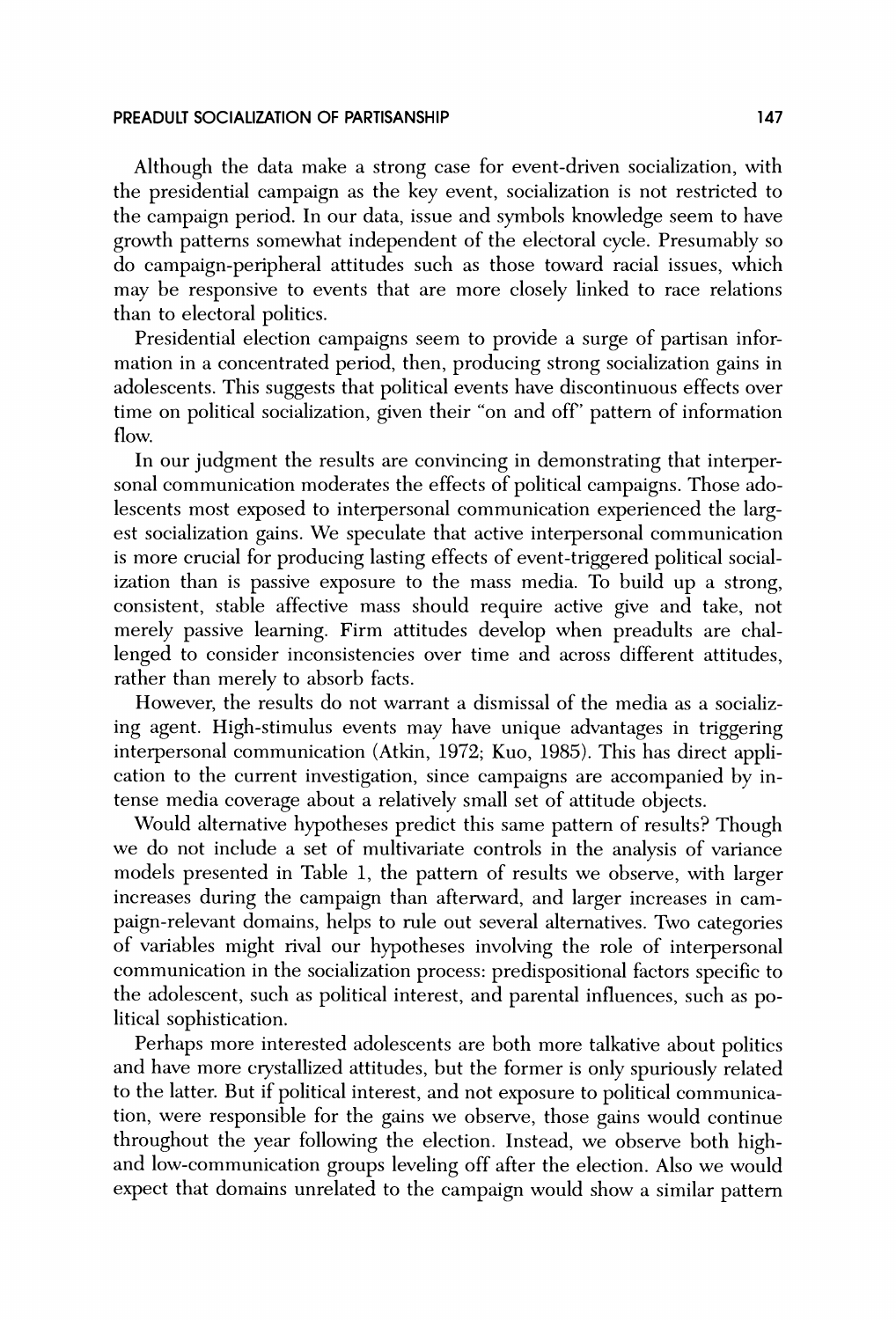**of results if communication were really just a proxy for interest in politics. But racial attitudes do not experience much change.** 

**Another set of rival explanations involves parental characteristics such as education or political involvement. These variables might lead to higher levels of attitude crystallization among adolescents regardless of interpersonal communication. While these factors certainly contribute to mean differences in political knowledge and attitude crystallization between adolescents, they do not explain the larger gains experienced by high-communication adolescents during, but not after, the campaign. Furthermore, we did not find either of these factors to be significantly related to interpersonal communication among adolescents (See Table 2), so they cannot account for the relationship between interpersonal communication and attitude crystallization.** 

**These results are based on a single election campaign. But there is no reason to think the 1980 campaign was especially atypical. Assuming it was not, the implications of these findings for the revisionist perspective on partisanship are relatively clear. Adolescents acquire attitudes relevant to the central content of presidential campaigns beginning, for some, before they reach age 10. By their late teens, most individuals are able to answer survey questions about partisan preference as consistently at any one time as their parents are. Also, adolescents' attitudes about the candidates are strongly conditioned by partisanship. Political communication during the campaign further enhances the consistency and stability of these attitudes, and in most cases leads directly to socialization gains.** 

**In conclusion, we believe these findings significantly improve our understanding about the pattern of political socialization in adolescence. We have identified at least one major opportunity for such socialization to occur: presidential campaigns. Presumably such campaigns represent just one of a broader class of events that trigger surges in preadult socialization. Still, we see these high-intensity events as necessary but insufficient conditions for maximum socialization gains to occur. They need to stimulate political communication by and to the individual preadult. Children living in apolitical social environments, where even high-intensity events do not stimulate much discussion, are unlikely to profit from them. Thus we would argue that socialization proceeds intermittently during adolescence as a function of exposure to communication during high-intensity political events. Future research might focus on other events, or other types of communication, which might lead to similar effects.** 

**Acknowledgments. The research reported in this paper was supported by National Science Foundation grant SES-791343522. The authors wish to express their deep appreciation to Steven H. Chaffee and Jack Dennis, who were coprincipal investigators on the original grant and took major responsibility for the data collection. We also**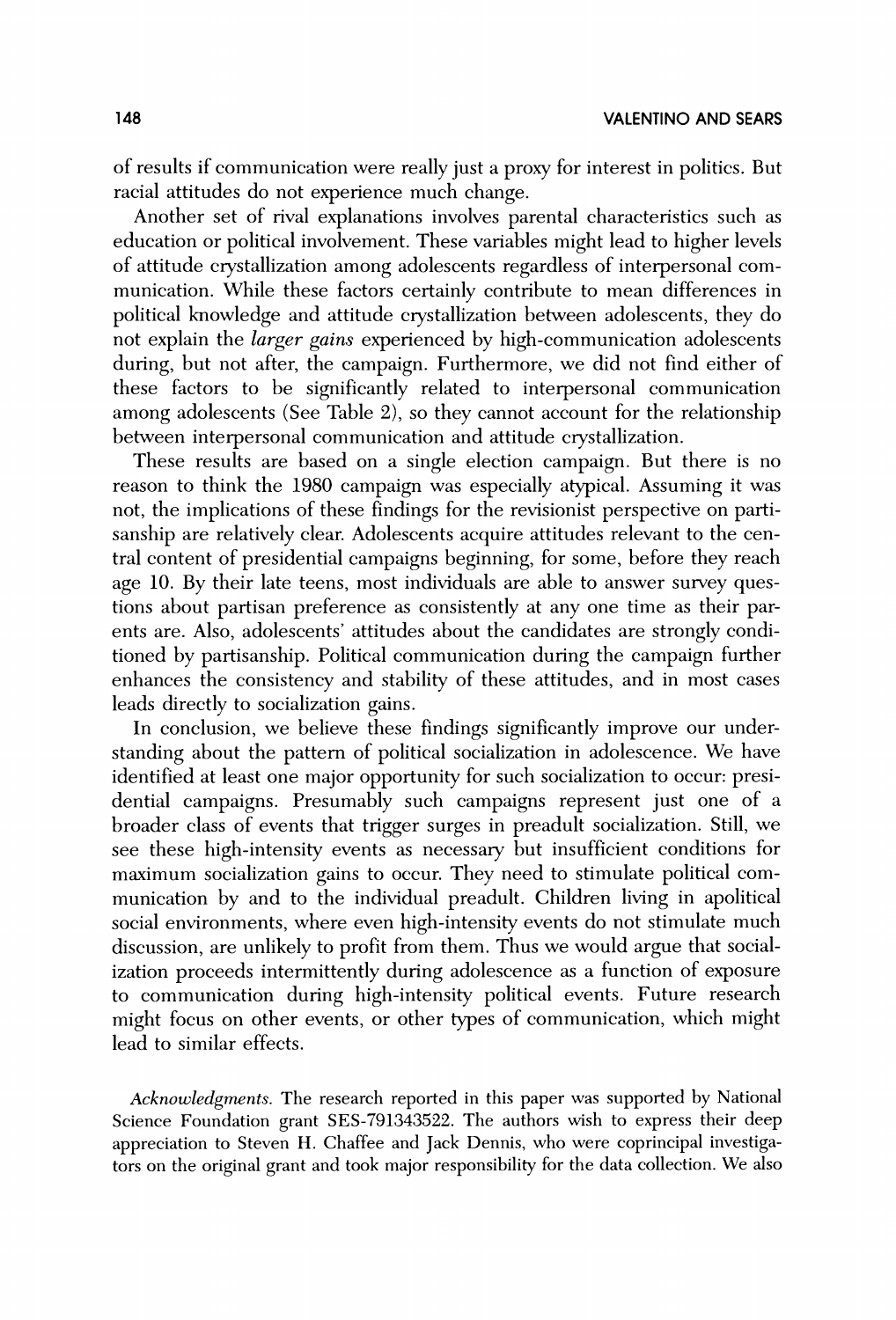**wish to thank Jack Dennis and Richard Niemi for their comments on a previous version of the paper.** 

## **APPENDIX**

# **Individual Score Calculation**

**We devised individual scores to measure changes in attitude consistency and stability. For a full explanation of this procedure, see Sears and Valentino (1997). These measures borrowed techniques used earlier by Barton and Parsons (1977), Sears and Citrin (1985), and Wycoff (1980). The stability measures consisted of the absolute difference in an individual's responses to a given item across two waves, summed across all items in that attitude domain (with a low score reflecting greater stability). For example, the stability of an individual's party identification from wave 1 to wave 2 would be indexed by the absolute difference between each party identification item in wave 1 and that item in wave 2, summed over items. Note also that this provides somewhat more precise information about the stability of individual attitudes than that given in the correlational analysis, since it reflects the stability of each attitude (item by item) rather than of a hypothetical underlying construct (using a composite scale). This is particularly important when the scale contained items with quite different manifest content.** 

**Consistency was indexed with the mean absolute deviations between individual items and the overall scale score for that domain. For example, the correspondence between party identification and candidate evaluation consisted of the absolute difference between the individual's party identification scale score and the partisan candidate evaluation scale score. A low score reflected a higher consistency.** 

#### **Question Wording and Scale Construction**

**Candidate evaluations: Like-dislike on a 5-point scale of (1) Jimmy Carter, (2) Ronald Reagan, (3) George Bush, and (4) Edward Kennedy: "Now I am going to ask you which candidates you like or dislike in the upcoming presidential election. For each candidate I name, tell me if you like him a lot, like him a little, dislike him a little, or dislike him a lot. If you don't know anything about him, just say so. First: how much do you like or dislike ..." Respondents were given an option for like and dislike, as well as don't know.** 

**Party identification items: (1) the standard NES item reads: "Generally speaking, do you think of yourself as a Democrat, a Republican, an Independent, or what?" (2) the Dennis (1986) revision: "Do you ever think of yourself as a Republican or as a Demo**crat?" (If yes) "Which political party---the Republican or the Democratic--do you **favor?" and "In your own mind, are you a very strong, fairly strong, or not a strong supporter of this party?" (If no) "Are you closer to the Republican party or to the Democratic party?" Lastly, the scale incorporates the extent to which an individual thinks of himself as an 'Independent'; "Do you ever think of yourself as an Independent in politics?"** 

**Racial items: (1) "Black people should be given special treatment in getting jobs."**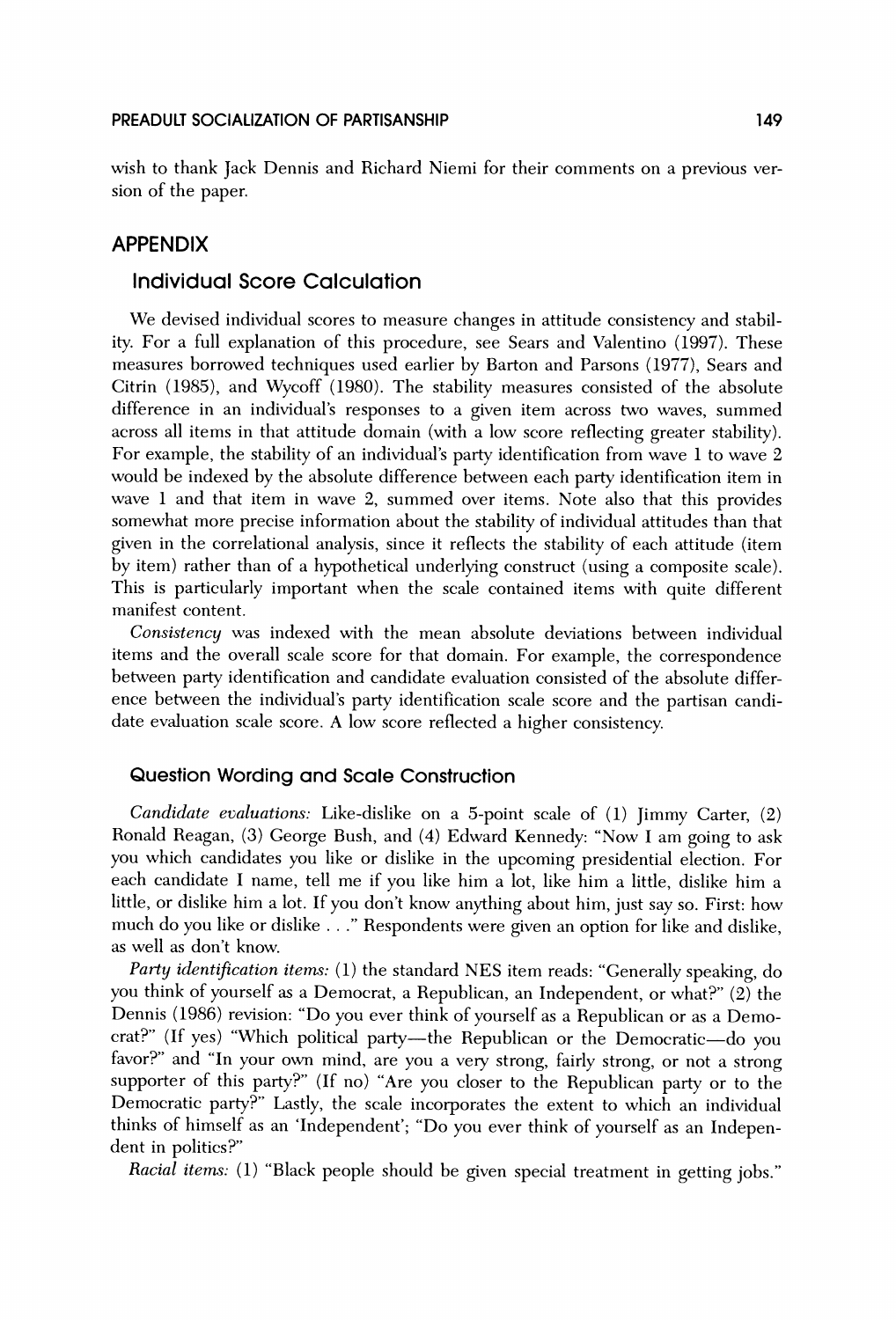**(2) "Over the past few years, blacks have gotten more than they deserve." (Both with 5-point agree-disagree scales.) (3) "How about members of racist groups, like the Ku Klux Klan and the Nazi Party ... do you have no particular feelings about them, do you somewhat dislike them, or do you dislike them a lot?" (4) "Should a member of a racist group be allowed to make a speech in your community attacking other people's beliefs?" (5) "Should a member of a racist group be allowed to teach in a high school in your area?" (6) "Do you think a member of a racist group should be allowed to run for president?" (These last three all have yes-no-don't know response alternatives.)** 

**Candidate knowledge: The mean number of five candidates correctly assigned to their party. "I'm going to read each candidate's name again. This time please tell me if you now think of him as a Republican or as a Democrat." (Jimmy Carter, Ronald Reagan, Ted Kennedy, George Bush, and Walter Mondale.)** 

**Issue knowledge items: The mean number of four issues on which the respondent correctly identified the party most closely associated with a particular position: (1) "Which party wants to do more to protect the environment?" (2) "Which party do you think is more for cutting down government spending and services?" (3) "Which of the parties do you think is more for giving women and minorities special treatment in getting jobs?" (4) "Which of the parties do you think is more for giving women and minorities special treatment in getting jobs?" (Republicans, Democracts, both, neither, don't know).** 

**Party symbols knowledge items: The mean of 14 party symbols correctly assigned to each party: "When I read each of these names or things, which party comes most to your mind . . . the Republicans, or the Democrats?" (Elephant, right of center, rich people, Abraham Lincoln, Richard Nixon, conservative, business, donkey, Franklin D. Roosevelt, liberal, labor union, poor people, Lyndon B. Johnson, left of center.)** 

**Interpersonal communication scale: Three survey items, each with four levels, were additively scaled: "How often do you talk with other people about national politics?"(a lot, sometimes, rarely, never); "How often do you talk with people whose ideas are different than yours?" (a lot, sometimes, rarely, never); "Is national politics something you like to talk about, or is it something other people bring up?" (like to talk about it, both, others bring it up, neither). Higher scores mean more communication.** 

**Television news viewing: An additive scale of three items was used: (1) "On how many days in the past seven days did you watch the national news on television?" (None through seven, don't know.) (2) How much attention did you pay to news on TV about national politics and government? (None, a lot, quite a bit, some, very little,**  don't know.) (3) "About how often do you watch each type of TV shows I'll read . . . **Local evening news." (A lot, sometimes, rarely, never, don't know.)** 

**Newspaper reading: Two items were used in an additive scale: (1) "How many days in the last seven did you read a newspaper?" (None through seven, don't know.) (2) "How much attention did you pay to articles in the newspaper about national politics and government?" (None, a lot, quite a bit, some, very little, don't know.)** 

**Family communication: An additive scale of three items: (1) Parents, "How much do you care what your child thinks about politics?" Children, "How much do you think your parent cares about you think about politics?" (A lot, some, a little, or not at all.)**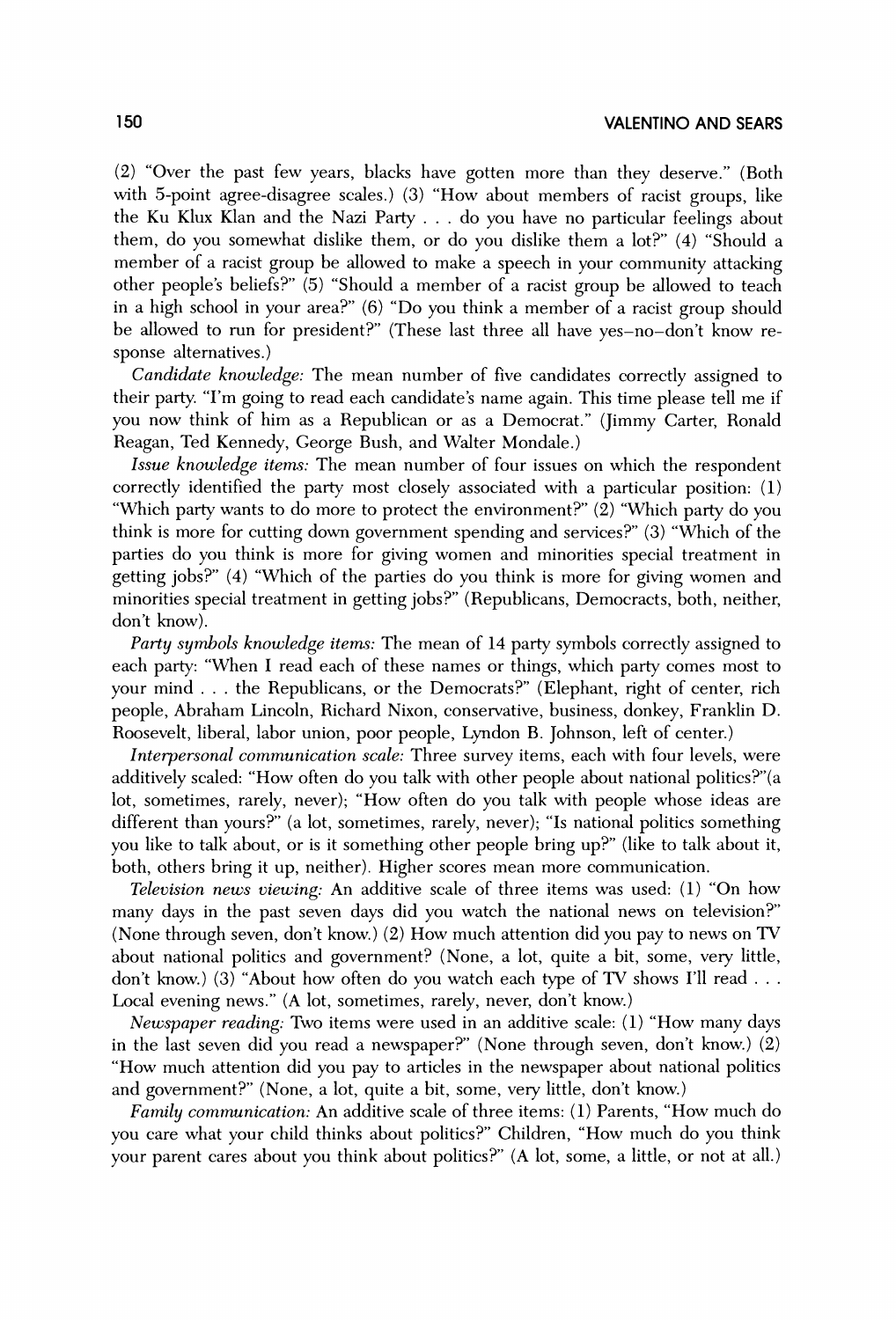**(2) Parents, "How much do you encourage your child to question other people's opinions about politics?" Children, "How much does (selected parent) encourage you to question other people's opinions about politics?" (A lot, some, a little, or not at all.) (3) "How often do you talk to your parent/child about politics?" (A lot, sometimes, rarely, never.)** 

**Parents' political knowledge: Parents' political knowledge is a composite of items identical to those in the three knowledge scales presented for adolescent groups.** 

**Parents' political activity: A composite scale including questions about wearing campaign buttons, convincing others how to vote, or handing out campaign materials for a candidate.** 

# **NOTES**

- **1. Previous research utilizing this panel study has provided some evidence consistent with these hypotheses, though not testing them directly. Kennamer and Chaffee (1982) found that the level of preadults' media exposure during the early stages of a presidential primary campaign was associated with their degree of familiarity with the candidates and candidate issue positions. Similarly, Chaffee and Schleuder (1986) found that attention to the mass media, rather than simple exposure, predicted preadults' political knowledge gains. Kennamer and Chaffee (1982) and Chaffee and Miyo (1983) found that exposure to the campaign was associated with increasingly partisan candidate evaluations. Dennis (1986) also used these data to document the effect of mass media use and family communication on levels of political independence among adolescents. However, in these cases the authors did not compare the periods during and after the campaign.**
- **2. These data are archived at the Social Sciences Data Archive, Institute for Social Science Research, UCLA, Los Angeles, CA 90095 (Elizabeth Stephenson, Data Archivist).**
- **3. For detailed descriptions of this study, see Chaffee and Schleuder (1986), Chaffee and Tims (1982), Kennamer and Chaffee (1982), Owen and Dennis (1992), and Sears and Valentino (1997).**
- **4. For data on the other peripheral domains, see Sears and Valentino (1997).**
- **5. Party issue positions are often somewhat vague. The issues we selected were those traditionally associated with one or the other party: aid to minorities and environmental protection (for the Democrats), and cutting government spending (for the Republicans). For a list of the actual items and question wordings, see the Appendix.**
- **6. For question wording for the items included in these scales, please see the Appendix.**
- **7. For a more detailed description of the procedure used for calculating individual scores, see the appendix and Sears and Valentino (1997).**
- **8. The items used in these scales were additive, combining measures of exposure as well as attention paid to each type of news medium. Chaffee and Schleuder (1986) and others suggest that both attention and exposure are important components of effective television and newspaper communication. For the wording of these measures, see the Appendix.**
- **9. Parental education was also included in the original model, but was dropped because it was not significantly related to interpersonal communication.**

#### **REFERENCES**

**Aboud, Frances E. (1988). Children and Prejudice. New York: Basil Blackwell. Alwin, Duane F., Ronald L. Cohen, and Theodore M. Newcomb. (1991). Political Atti-**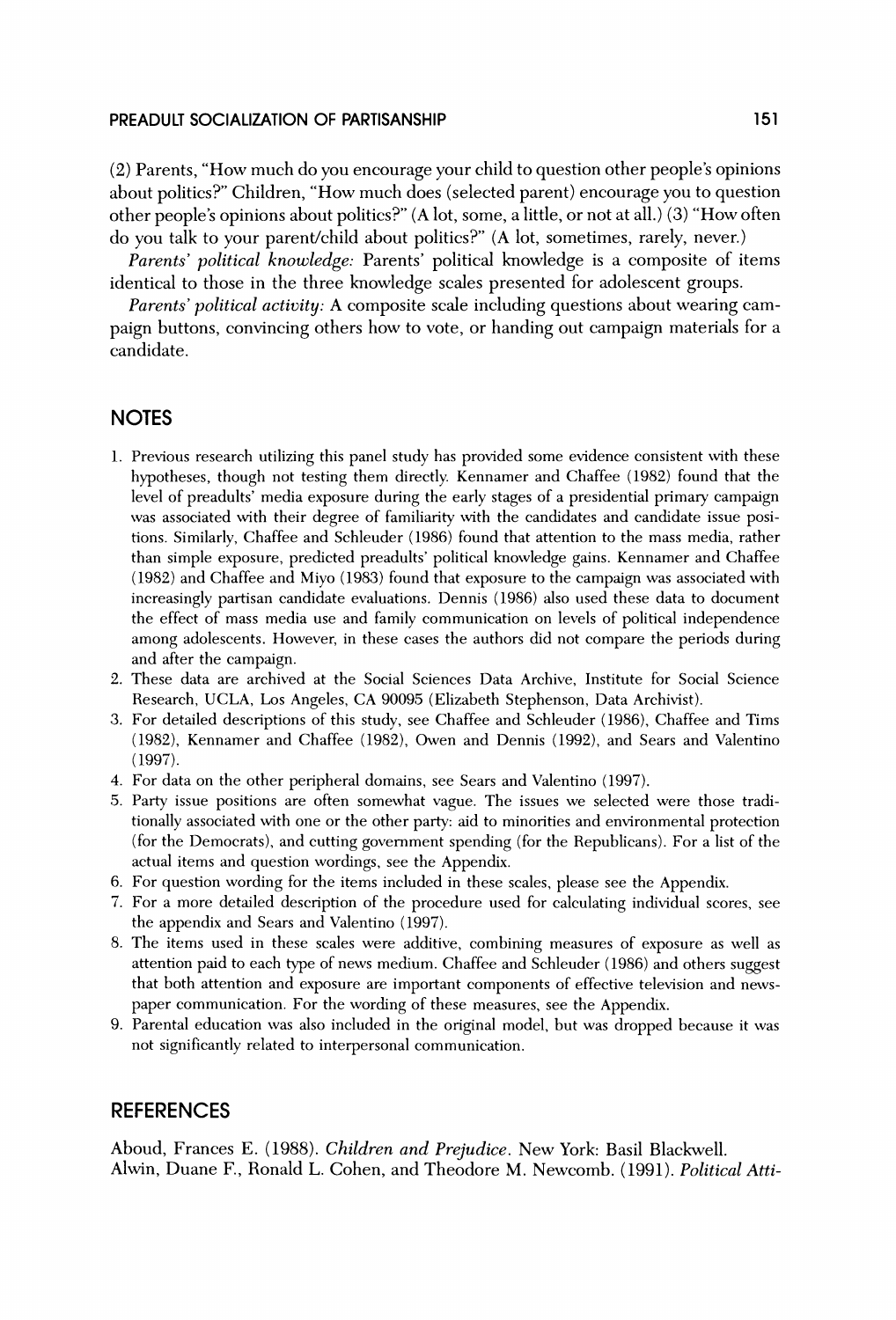**tudes over the Life Span: The Bennington Women After Fifty Years. Madison: University of Wisconsin Press.** 

- **Alwin, Duane E, and Jon A. Krosnick (1991). Aging, cohorts, and the stability of sociopolitical orientations over the life span. American Journal of Sociology 97: 169-195.**
- **Ansolabehere, Stephen, and Shanto Iyengar (1995). Going Negative: How Political Advertisements Shrink and Polarize the Electorate. New York: Free Press.**
- **Atkin, Charles K. (1972). Anticipated communication and mass media informationseeking. Public Opinion Quarterly 36: 188-199.** 
	- **Barton, Allen H., and R. Wayne Parsons (1977). Measuring belief system structure. Public Opinion Quarterly 41: 159-180.**
	- **Campbell, Angus, Philip E. Converse, Warren E. Miller, and Donald E. Stokes (1960). The American Voter. New York: John Wiley.**
	- **Carmines, Edward G., and James A. Stimson (1989). Issue Evolution. Princeton, NJ: Princeton University Press.**
	- **Centers, Richard (1950). Children of the New Deal: Social stratification and adolescent attitudes. International Journal of Opinion and Attitude Research 4: 315-335.**
	- **Chaffee, Steven H. (1982). Mass media and interpersonal channels: Competitive, convergent, or complementary? In Gary Gumpert and Robert Cathcart (eds.), Inter/ media: Interpersonal Communication in a Media World, 2nd ed. New York: Oxford University Press.**
	- **Chaffee, Steven H., and Yuko Miyo (1983). Selective exposure and the reinforcement hypothesis: An intergenerational panel study of the 1980 presidential campaign. Communication Research 10: 3-36.**
	- **Chaffee, Steven H., and Diana C. Mutz (1988). Comparing mediated and interpersonal communication data. In Robert P. Hawkins, John M. Wiemann, and Suzanne Pingree (eds.), Advancing Communication Science: Merging Mass and Interpersonal Processes (pp. 19-43). Newbury Park, CA: Sage.**
	- **Chaffee, Steven H., and Albert R. Tims (1982). News media use in adolescence: Implications for political cognitions. In M. Burgoon (ed.), Communication Yearbook (vol. 6, pp. 736-758). Beverly Hills, CA: Sage.**
	- **Chaffee, Steven H., L. Scott Ward., and L. P. Tipton (1970). Mass communication and political socialization. Journalism Quarterly 47: 647-666.**
	- **Chaffee, Steven H., and Joan Schleuder (1986). Measurement and effects of attention to media news. Human Communication Research 13: 76-107.**
	- **Chaffee, Steven H., Youngme Moon, and Michael McDevitt (1995). Stimulation of communication: Reconceptualizing the study of political socialization. Paper presented to the Association for Education in Journalism and Mass Communication.**
	- **Converse, Philip E. (1962). Information flow and the stability of partisan attitudes. Public Opinion Quarterly 26: 578-599.**
	- **Converse, Philip E. (1964). The nature of belief systems in mass publics. In David E. Apter (ed.), Ideology and Discontent (pp.206-261). New York: Free Press of Glencoe.**
- **Converse, Philip E. (1969). Of time and partisan stability. Comparative Political Studies 2: 139-171.** 
	- **Converse, Philip E. (1975). The Dynamics of Party Support: Cohort-Analyzing Party Identification. Beverly Hills: Sage.**
	- **Dennis, Jack (1986). Preadult learning of political independence: Media and family communication effects. Communication Research 13: 401-433.**
	- **Dennis, Jack, Steven H. Chaffee, and Sun Yuel Choe (1979). Impact on partisan, image, and issue voting. In Sidney Kraus (ed.), The Great Debates: Carter vs. Ford 1976 (pp. 314-330). Bloomington: Indiana University Press.**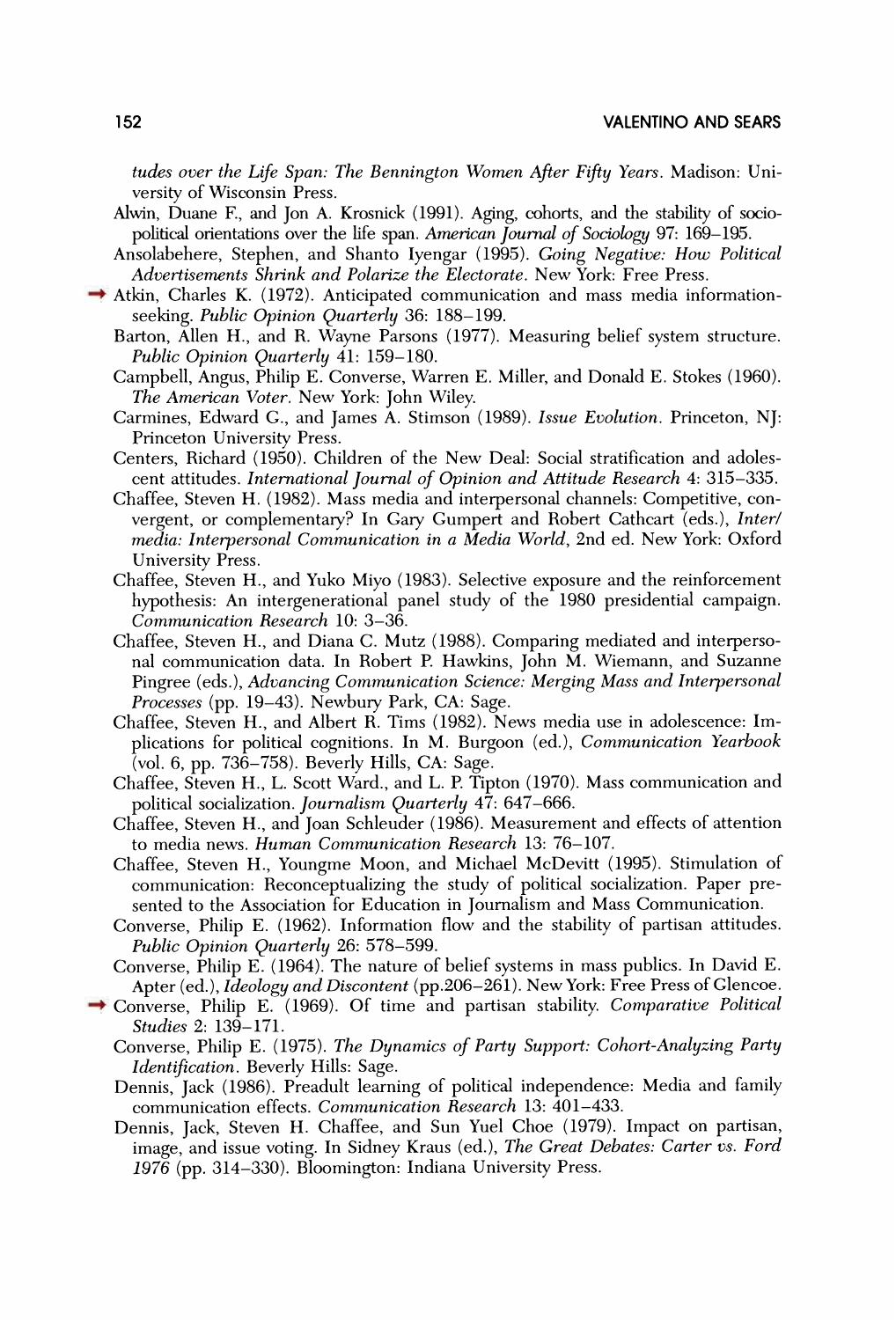- **Downs, Anthony (1957). An Economic Theory of Democracy. New York: Harper-Row.**
- **Easton, David, and Jack Dennis (1969). Children in the Political System: Origins of Political Legitimacy. New York: McGraw-Hill.**
- **Elder, Glen H., Jr. (1974). Children of the Great Depression. Chicago: University of Chicago Press.**
- **Garramone, Gina M., and Charles K. Atkin (1986). Mass communication and political socialization: Specifying the effects. Public Opinion Quarterly 50: 371-386.**
- **→ Green, Donald P., and Brad Palmquist (1994). How stable is party identification? Political Behavior 16: 437-465.** 
	- **Greenstein, Fred I. (1965). Children and Politics. New Haven, CT: Yale University Press.**
	- **Hess, Robert. D., and Judith V. Torney (1967). The Development of Political Attitudes in Children. Chicago: Aldine.**
	- **Horowitz, Donald L. (1985). Ethnic Groups in Conflict. Berkeley: University of California Press.**
	- **Hyman, Herbert H. (1959). Political Socialization. Glencoe, IL: Free Press.**
- **Iyengar, Shanto (1976). Childhood learning of partisanship in a new nation: The case of Andhra Pradesh. American Journal of Political Science 20: 407-422.** 
	- **Iyengar, Shanto. (1991). Is Anyone Responsible? How Television Frames Political Issues. Chicago: University of Chicago Press.**
	- **Iyengar, Shanto, and Donald R. Kinder (1987). News That Matters. Chicago: University of Chicago Press.**
- **Jennings, M. Kent, and Gregory B. Markus (1984). Partisan orientations over the long haul: Results from the three-wave political socialization study. American Political Science Review 78: 1000-1018.**
- **Jennings, M. Kent, and Richard G. Niemi (1968). The transmission of political values from parent to child. American Political Science Review 62: 169-184.**
- **Katz, Elihu (1957). The two-step flow of communication: An up-to-date report on an hypothesis. Public Opinion Quarterly 21: 61-78.** 
	- **Kennamer, J. David, and Steven H. Chaffee (1982). Communication of political information during early presidential primaries: Cognition, affect, and uncertainty. In M. Burgoon (ed.), Communication Yearbook (vol. 5, pp. 627-650). New Brunswick, NJ: Transaction.**
	- **Key, V. O., Jr. (1966). The Responsible Electorate. Cambridge: Harvard University Press.**
	- **Kinder, Donald R., and Lynn M. Sanders. (1990). Mimicking political debate with survey questions: The case of white opinion on affirmative action for blacks. Social Cognition 8: 73-103.**
	- **Kinder, Donald R., and Lynn Sanders (1996). Divided by Color: Racial Politics and Democratic Ideals. Chicago IL: University of Chicago Press.**
	- **Kinsey, Dennis F., and Steven H. Chaffee (1996). Communication behavior and presidential approval: The decline of George Bush. Political Communication 13: 281-291.**
	- **Kraus, Sidney, and Donald Davis (1976). The Effects of Mass Communication on Political Behavior. University Park: Pennsylvania State University Press.**
	- **Kuo, C. (1985). Media use, interpersonal communication, and political socialization:**  An interactional model analysis using LISREL. In M. L. McLaughlin (ed.), Commu**nication Yearbook (vol. 9, pp. 625-641). Beverly Hills, CA: Sage.**
- **Lodge, Milton, Kathleen McCraw, and Patrick Stroh (1989). An impression driven model of candidate evaluation. American Political Science Review 83: 399-420.**
- **Markus, Gregory B. (1979). The political environment and the dynamics of public attitudes: A panel study. American Journal of Political Science 23: 338-359.**